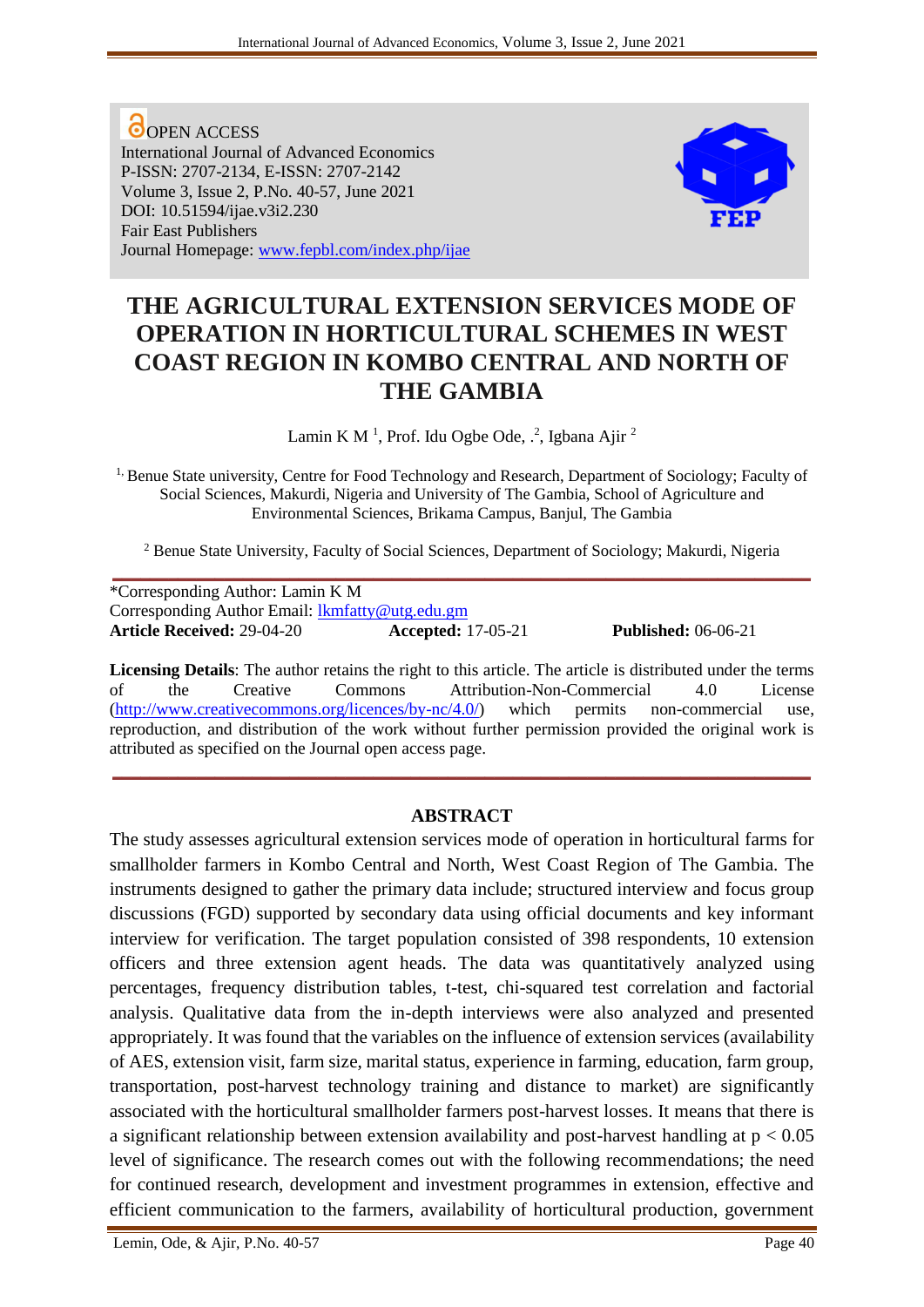policy aimed at training and developing farmer capacity in appropriate monitoring systems of extension services, road improvement in the study areas and creating better improvement conditions for the extension agents. The study proves the need to improve the living conditions of services for extension services and availability of extension officers at a regular base with appropriate knowledge and skills.

**Keywords:** Agricultural Extension Services, mode of Operation in horticultural Schemes, West Coast Region, Kombo Central, North, The Gambia.

#### **INTRODUCTION AND LITERATURE REVIEW**

**\_\_\_\_\_\_\_\_\_\_\_\_\_\_\_\_\_\_\_\_\_\_\_\_\_\_\_\_\_\_\_\_\_\_\_\_\_\_\_\_\_\_\_\_\_\_\_\_\_\_\_\_\_\_\_\_\_\_\_\_\_\_\_\_\_\_\_\_\_\_\_\_\_\_\_**

Smallholder vegetable farmers have been given little attention with regards to appropriate extension and research, and the situation is still similar today. Extension of inappropriate services often results in the lost chance of essential capacity building opportunities. Research therefore, emphasises the important role of capacity building where farmers are taught good farming and handling practices (Martins, Hogg, & Otero, 2012).

According to Department of Agriculture (DOA, 2013), the Ministry of Agriculture (MOA) in The Gambia is tasked with the responsibility of policy formulation and administration of all agricultural programmes projects and policies including the extension sector. Under it there are four sub-departments, each with distinct roles in the agricultural policy, programme and project implementation process. The four major sub-departments are: Department of Agriculture (DOA), Department of livestock Services (DLS), National Agricultural Research Institute (NARI) and Central Project Coordination Unit (CPCU). The Extension service is an agent of the Government currently monovalent and has been undergoing restructuring for the past few years, aimed at ensuring effective and efficient service delivery. According to Agriculture and Natural Resource Programme (ANRP, 2009), the service is currently relying mainly on agricultural projects for capacity building as well as support to farmer training. The service is presently understaffed at field level with an Extension Worker/farmer ratio of over 1: 2000 or even 1:3500. Nearly 70% of the highly professional qualified personnel reached retirement in the next seven years, raising the need for an urgent up scaling of the sub-sector's human capacity in order to meet emerging challenges. Most of these extension trainees focused on agronomy practices rather post-harvest technologies. The sector's objectives are focused on development of the small producers for productivity and competitiveness. The extension service will be central to get the necessary messages across to the small holders who may not have had the opportunity to see, let alone adopt new technologies especially in post-harvest losses. Thus, the benefit of post-harvest technology of horticultural farmers will improve their income, surplus to the market for sale and consume available food to the community which will results to poverty reduction. A good agricultural extension services establishment at post-harvest technology can contribute a lot to the food loss reduction, improve farmers' income status, standard of living, increase income and poverty reduction. In light of the above forgoing issues, the study is therefore designed to examine the agricultural extension services and post-harvest losses of horticultural crop produces in Kombo Central and North, West Coast Region of The Gambia.

This research sets out to assess the role of agricultural extension services and post-harvest losses of horticultural crop produce in West Coast Region of The Gambia. In general, food insecurity is linked to high food prices, poverty and low agricultural productivity and much attention has not been focused on extension effect on post-harvest loss aspect (Dávila, 2010; Lewin, 2011;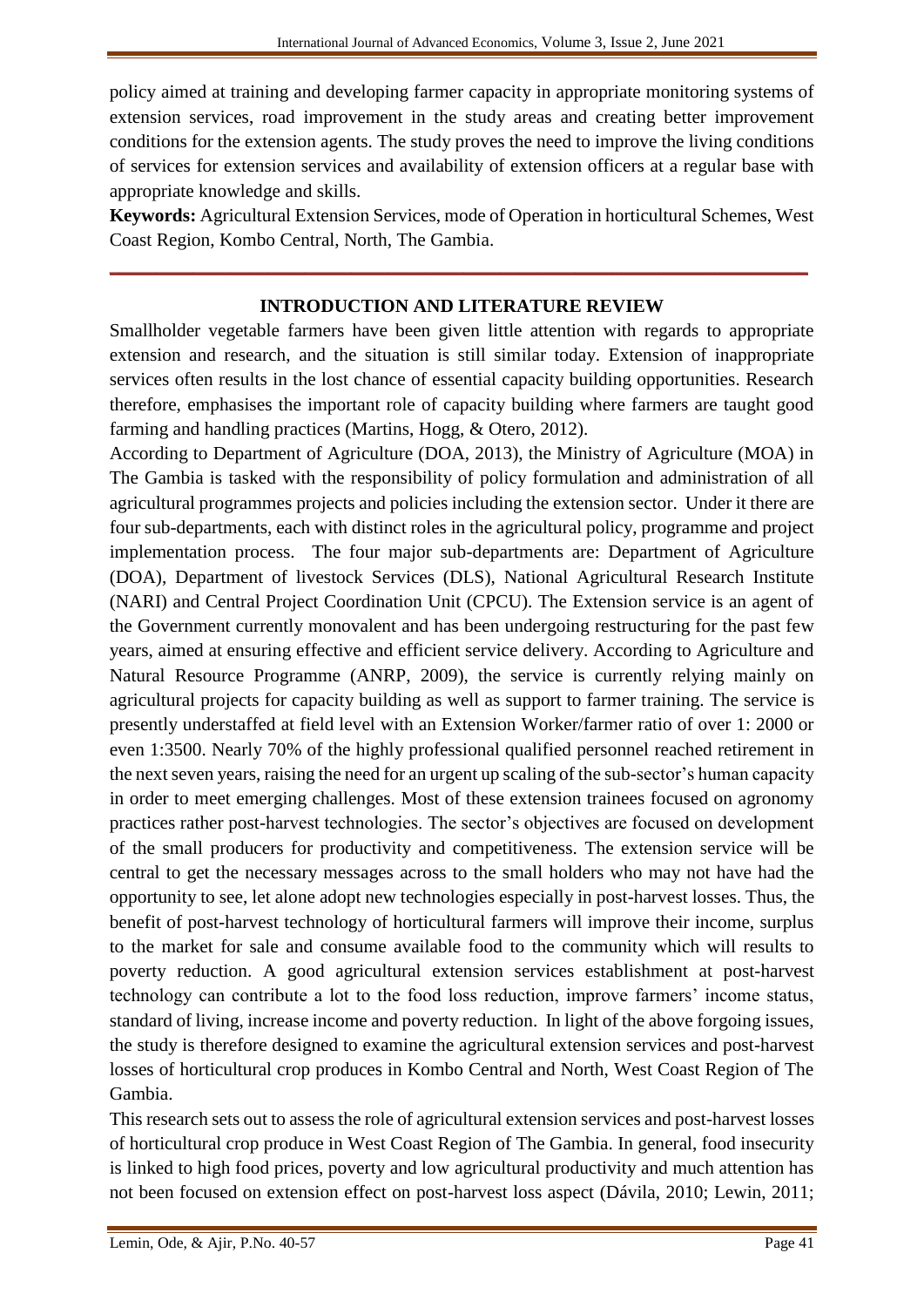Nyangweso, Odhiambo, Odunga, Korir, Kipsat, & Serem, 2007). In spite of the fact that the Gambian government gave special attention to the agricultural sector and tried to establish and support agricultural research institutes, research stations in the country are too few to cover the whole country. It has also been supported by (GOTG, 2008, report and GOTG, 2010) that improved post-harvest practices are basically tried in few research stations and at farmers' fields near the stations but disseminated to a large area. In some parts, there is also problem an effective agricultural extension services in post-harvest reduction, resulting in low prices of agricultural products as production increases, which is expected under extension-based farming. Yet access to adequate knowledge, improved technologies especially post-harvest practices and other relevant social services remains a critical issue. Besides, there is no research undertaken in the study area on any specific crop or management practices, or on how the extension programme to improve on post-harvest technologies. Furthermore, not much attention has given to the role of agricultural extension services on post-harvest handling. Therefore, this study helps to give an image of agricultural extension going on in Kombo Central and North district of West Coast region of The Gambia.

A wide range of accessibility of agricultural extension services delivery systems have been tried in many developing countries for the farmers, but very little has been achieved in systematically considering a post-harvest practices perspective in the provision of agricultural advisory services. Many farmers' access to agricultural extension services, through a variety of mechanisms, but they have not been scaled for significant impact especially post-harvest technologies. While the need for an efficient and effective services delivery is increasingly recognized, the challenge of how farmers' access agricultural extension services remain some serious challenges. It is against this background that this study seeks to examine the nature and access to agricultural extension services by horticultural farmers on post-harvest losses in Kombo Central and North of West Coast Region of The Gambia.

The objective of the study is to examine agricultural extension services mode of operation and nature of agricultural extension services available to smallholder horticultural farmers in horticultural farms in Kombo Central and North, West Coast Region of The Gambia. In the light of the foregoing, the following specific research questions are outlined to guide the study: What is the mode of operation and nature of agricultural extension services available to smallholder horticultural farmers in Kombo Central and North District of West Coast Region of The Gambia?

# **Nature of Agricultural Extension Services and Mode of Operation**

Extension is multidisciplinary. It combines educational methodologies, communication and group techniques in promoting agricultural and rural development. It includes technology transfer, facilitation, and advisory services as well as information services and adult education (Rivera and Qamar, 2003). It is dependent for success on other agricultural development processes such as marketing and credit services, not to mention economic policy and physical infrastructure. In short, it is a function that is dependent for success on other factors, including other services and institutions. In many cases its success depends on the ability to shift programme direction and development to stakeholders and programme users. No matter what the name of the system, approach or programme (cooperative extension, advisory services, Special Programme for Food Security, technical assistance or technology transfer), the function remains that of extension: the transfer and exchange of practical information. At the same time, extension is a political and organizational instrument utilized to facilitate development.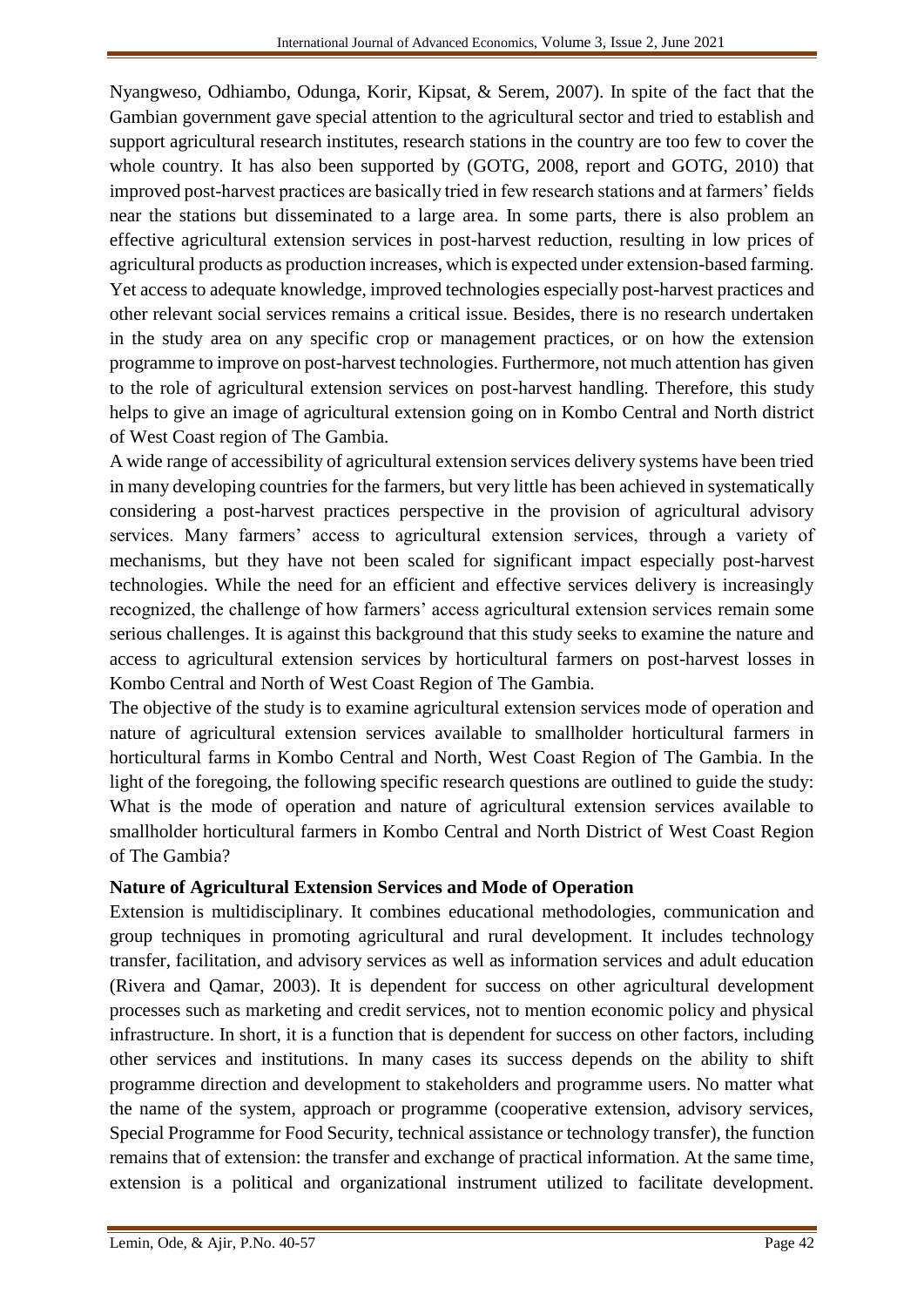Internationally, extension's institutional systems tend to differ from country to country nonetheless is very vital in farming operations.

#### *1. Extension Function and Importance*

Extension, in general terms, is a function that can be applied to various areas of society. It operates in the industrial, health and education sectors, as well as agricultural and rural development, (Rivera, 2001). Most ministries of agriculture have an extension unit that deals mainly with crops and mixed agricultural systems, as well as separate technical divisions (livestock, forestry, fisheries) some of which also provide extension services also common in The Gambia. During the 1970s and 80s, efforts were made to unify ministerial agricultural extension operations but with limited success. This same diversity and separation of agricultural extension activities exists in international organizations. In many cases its success depends on the ability to shift programme direction and development to stakeholders and programme users and Gambia is not an exception.

When systematically and effectively provided, extension is known to enhance social and economic development. Technological change and the knowledge system that underpins it, is a critical factor in development (World Bank, 2003). Despite the difficulty of isolating its impact on agricultural productivity and growth from that of other factors, many studies have demonstrated the high economic returns of investments in agricultural dissemination. Investment in agricultural research and extension is thus a crucial input of agricultural growth (Anderson and Feder, 2004). Agricultural extension has been reoriented to meet with the changing situation of liberalisation head on. Farmers in remote areas are being encouraged to grow food crops first to ensure food security. However, such farmers are also encouraged to grow high value crops and crops which do not need high fertilizer applications as cash crop. An improved information and knowledge flow to, from and within the agricultural sector are a key component in improving small-scale agricultural production and linking increased production to remunerative markets, thus leading to improved rural livelihoods, improving quality and yield, food security and national economies. The agricultural sector is the backbone of many economies in Africa. Various studies have revealed that there is a positive relationship between the increased flow of knowledge and information and agricultural development.

However, most African countries have not devoted their efforts to the dissemination of knowledge and information, especially in rural areas, where 70-80 per cent of the African population lives (Adomi et al., 2003). Only a small amount of agricultural information is accessible to rural farmers, despite the large body of knowledge that exists in research institutions, universities, public offices and libraries. This situation is largely attributed to the weak linkages between research, extension, not for profit organizations, libraries and farmers and thus these technologies have neither reached nor been adopted by their intended beneficiaries to improve their farming activities in developing countries including The Gambia. It is widely recognized that increasing agricultural production is, in many parts of the developing world, an important component of a strategy to increase incomes, reduce hunger, post-harvest losses and contribute to the improvement of other measures of well-being. Doing so requires improvements in the productivity of factors of production. Owens, Hoddinott, and Kinsey (2003), showed that agricultural extension represents a mechanism by which information on new technologies, better farming practices, and better management can be transmitted to farmers. It is not surprising, therefore, that considerable amounts of funds, running into the hundreds of millions of dollars, are disbursed annually in support of agricultural extension and that the impact of agricultural extension has received considerable attention.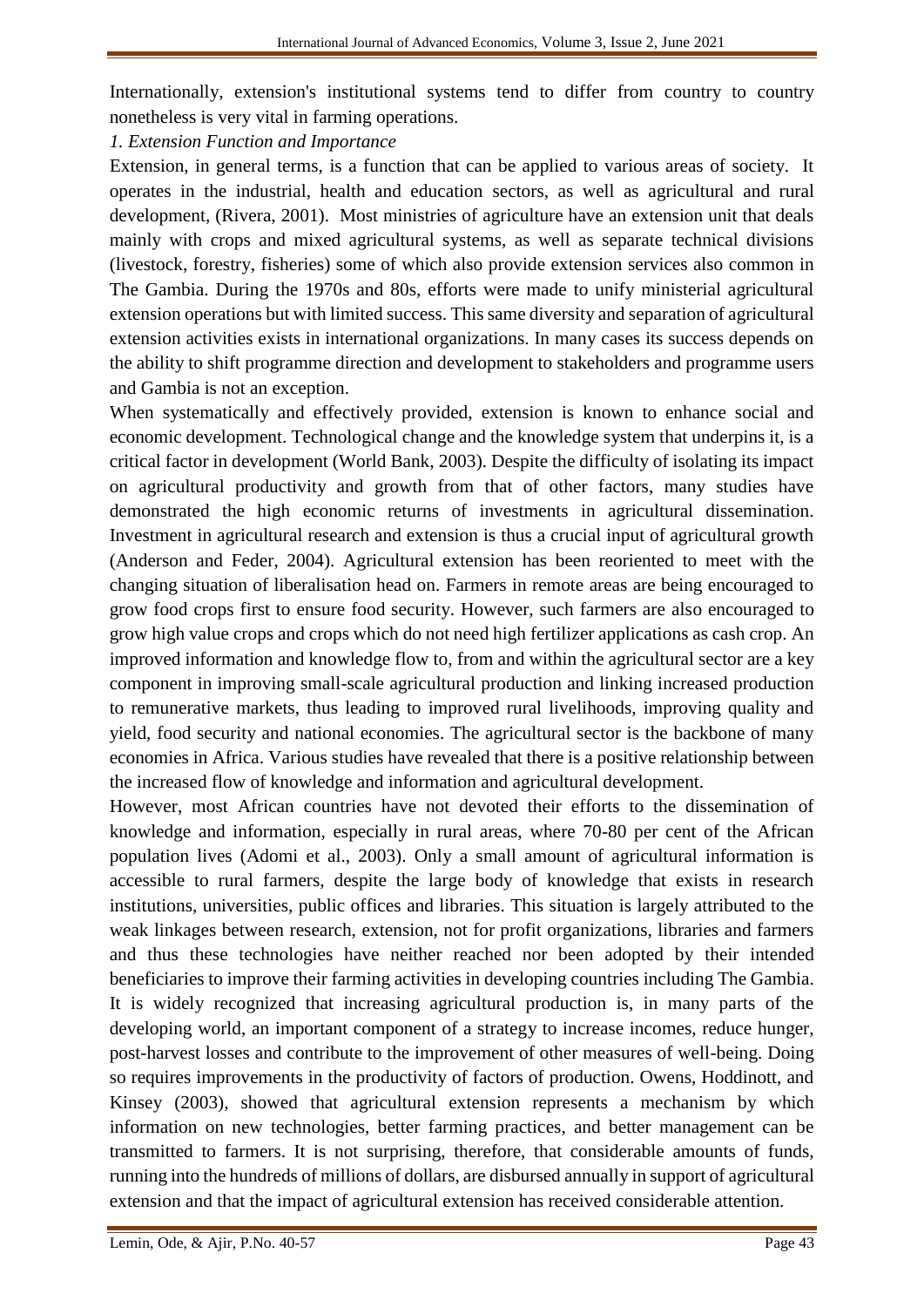# *2. Extension Typologies /Approaches*

Generally, there are many models and types of extension activities, and several authors have given typologies of extension for illustrative review. This paper views extension as generally (but not always) falling into 3 broad categories: diffusion or government-driven; participatory or demand-driven; and private or supply-driven, with the different systems or models falling under these three. According to Gêmo, Eicher, and Teclemariam (2005), many extension systems in Sub Saharan Africa (SSA) today are mixtures of these broad categories: Public, Commodity, Training and visit (T&V), Non-Governmental Organisation (NGO), Private sector and Farmer field schools (FFS). Several approaches have been tested and adopted by countries in Africa to improve the technology dissemination process. Many extensions approach currently in use in Gambia and other SSA are combinations of these broad categorizations. In The Gambia approaches of agricultural extension range from the top-down commodity-based approaches of the pre-and post-independence to more participatory approaches. Specifically, the approaches that are still being used include the World Bank's Training and Visit (T&V), commodity, and participatory approaches and most recently farmer field schools (FFSs) in addition to innovative ICT based approaches which provides advice to farmers on-line and other approaches such as the promotion of mobile phones and community radio stations. However, majority of Gambian farmers are not literate to adopt the innovative based approach but could come up with increase number of farmers' children being educated. These approaches are discussed below.

# *a. Training and Visit (T&V)*

T&V is one of the earlier approaches that focused on transfer of technology using a top-down, one-size-fits-all approach. This approach was introduced after the department of agricultural extension services (DAES) had been organized under the unified extension systems (UES) concept. Existing extension organizations were merged into a single national system. This approach was designed on the assumption that farmers lack technical knowledge for increasing productivity, hence the solution was therefore to provide them with modern technical knowledge. If this approach is effectively and efficiently applied with proper monitoring and application of appropriate practices, it may produce a desired result in post-harvest handling. The approach is based on a set of managerial and organizational principles that are of broad applicability and which, when applied together, constitute an extremely powerful managerial tool (Yudelman, 1984). The approach differs from the general extension by its emphasis on frequent in-service training for staff, regular visit to farmer' farms, promotion of extension/research linkage and improved extension management (Benor et al., 1984). In the process of service delivery, subject matter specialists (SMS) gave training to frontline extension agents on new but relatively simple technical issues, the extension agents then proceed to train farmers and/or farmer groups on the new technologies. This approach uses extension methods including group discussions, seminars and in-service training courses for extension staff and farmers, on-farm demonstrations and farmer field days (en-ext). Specific tools were: contact to a determined number of farmers" groups, handouts and technical fact sheets. T&V had been designed as a cost-efficient extension system. The delivery of messages was considered economic; as large numbers of farmers could be reached fortnightly. However, due to the relatively high financial outlay required, the T&V approach could not be sustained at the end of World Bank funding. The approach came under attack in the 1980s due to the cost of financing coupled with criticisms of irrelevance, inefficiency, ineffectiveness, and lack of equity (Rivera, 2001). It was also criticized due to the passive role allocated to farmers, as well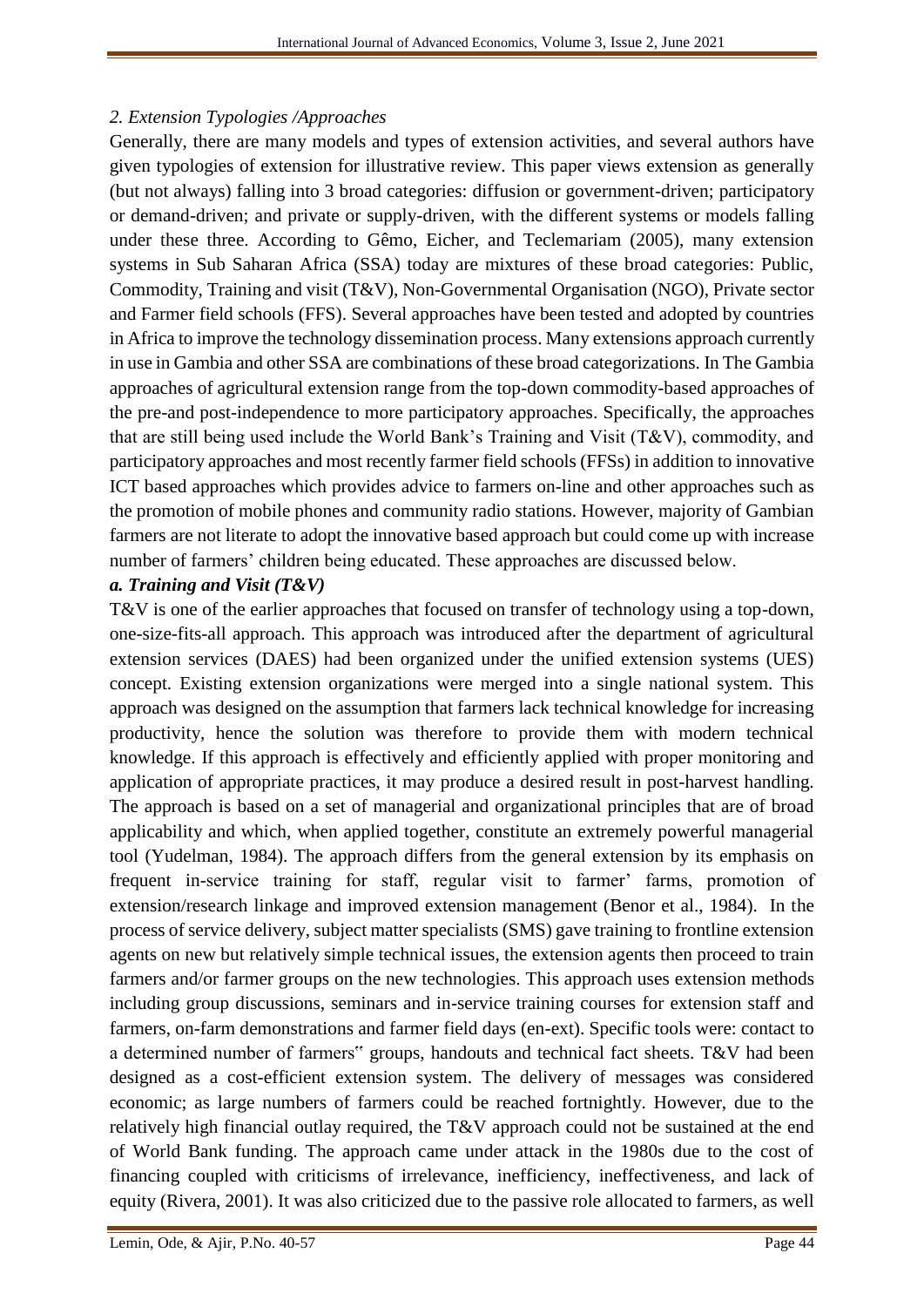as the failure to factor in the diversity of the socio-economic and institutional environments facing farmers and ultimately in generating behaviour change (Birner, Davis, Pender, Nkonya, Anandajayasekeram, Ekboir, & Bollen, 2006).

### *b. Participatory Approaches*

The passive role of farmers in the T&V approach necessitated the promotion of participatory approaches where the need for empowerment of the farmer is paramount. In this approach the role of the extension agent is to facilitate an in-depth situation analysis by the farmers themselves at the onset of their working relation. Once farmers have become aware of the causes of their problems and have identified the most pressing ones, the extension agent provides technical knowledge and technologies, which may be useful to address the problems identified. For this approach to work well, extension agents need not only agricultural expertise, but also good analytical, pedagogical, and facilitating skills (en-ext). What makes this approach participatory is that farmers are the principal decision-makers in defining goals, planning, implementing, and evaluating development activities. This helps in strengthening farmers' problem-solving abilities from the start. In relation to community development, the existence of a local government and a decentralized administration is a precondition. If the local government is not dominated by elites, then the accountability, effectiveness, and efficiency of local services can be substantially improved. Reality still looks different, but too much political pressure from donors could mean that solutions are imposed, running the risk of being rejected, and subsequently degenerating into a mechanistic application of the instruments. Moreover, participatory approaches depend strongly on a conducible political and administrative environment. For finding appropriate technological answers to farmer questions, researchers must take into account local constraints, risks, and cultural preferences. Therefore, it is best to involve farmers at all stages of the research process, from the definition of research issues, through the planning phase, implementation, and evaluation of research results.

#### *c. Farmer Field Schools (FSS)*

Farmer Field School is a participatory method of learning, technology development, and dissemination based on adult-learning principles such as experiential learning and introduced in Sub-Saharan African (SSA) in the mid-1990s. They are being used in at least 27 SSA countries (Braun, Jiggins, Roling, van den Berg, and Snijders, 2005). FFS originated from Asia, where it was developed to promote integrated pest management (IPM) programs. However, in Gambia FFS are being used for a variety of activities, including food security, animal husbandry, and soil and water conservation. Farmers meet regularly for the duration of an entire cropping season. They learn by observing what is happening on the field, by discussing in groups what they have observed, and by hands-on management of the field from pre-planting to harvest. Through group interactions, attendees sharpen their decision-making abilities and are empowered by learning leadership, communication and management skills. Some of the participating farmers are selected to receive additional training so as to be qualified as farmertrainers, who then take up training responsibilities (for some fee, possibly paid by their community) with official backup support such as training materials. This approach aims to increase the technical competence of farmers concerning a single crop (rice, cotton, beans and other horticultural crops) or livestock, and to strengthen the social competence and confidence of farmers.

# *d. The Commodity Approach*

This approach is generally organized through parastatal organisations or private sector firms. The basic characteristic of this approach is that the production system is vertically integrated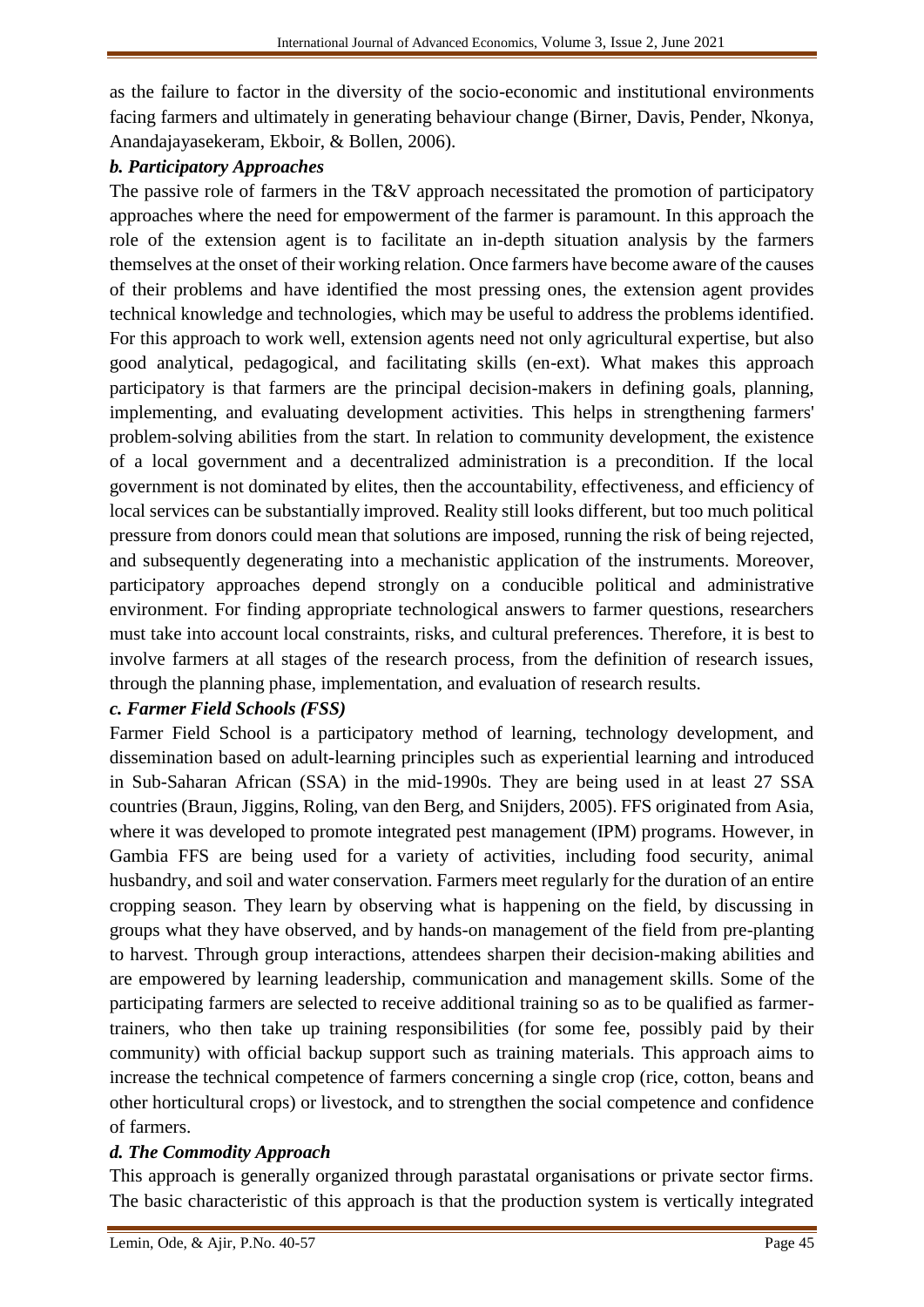from input supply to the technology adoption and marketing of the produce. Farmers (out growers) produce a certain quantity and quality of a crop, animal species or animal product, and sell it to the company which is partnering them. In return, the company (sometimes also called sponsor or purchaser) provides inputs, credit, as well as extension, quality management (standards) and marketing services. It usually focuses on a single one cash crop (ext approach). These companies are often private multinational companies, processing plants or government agencies. However, small companies, farmer co-operatives, or individual entrepreneurs can be running out grower schemes. Under favourable conditions, this approach may provide small farmers with an array of agricultural services to which they otherwise would have no access. This type of arrangement is becoming increasingly relevant as public service delivery to the agricultural sector declines and the involvement of the private sector in providing agricultural services increases.

# **Agricultural Extension in The Gambia**

The agricultural extension programme which aims to increase the knowledge and skills of farmers through the dissemination of improved agricultural technologies focuses mainly on crop improvement, Human Resource Development and a collaborative programme with other government departments and Non-governmental organisation. In response to the Vision 2020 agricultural objectives and the fact that the crop sub-sector plays a pivotal role in the economic development of The Gambia, extension efforts is focused towards more impact-oriented strategies in attaining food security and thus alleviating poverty. The Extension agenda continues to focus on the use of improved varieties, soil fertility maintenance/conservation, effective water management techniques, processing and preservation technologies. This and other Department related achievements in food and cash crops production are discussed in this document.

The Extension service is an agent of the Government currently monovalent and has been undergoing restructuring for the past few years, aimed at ensuring effective/efficient service delivery. According to (ANRP, 2009), the service is currently relying mainly on agricultural projects for capacity building as well as support to farmer training. The service is presently understaffed at field level with an Extension Worker/farmer ratio of over 1: 2000. Nearly 70% of the highly professional qualified personnel will reach retirement within the next five years, raising the need for an urgent up scaling of the sub-sector's human capacity in order to meet emerging challenges. The sector's objectives are focused on development of the small producers for productivity and competitively. The extension service will be central to get the necessary messages across to the small holders who may not have had the opportunity to see, let alone adopted new technologies to be adopted.

# **Agricultural Extension Structure in The Gambia**

According to (DOA, 2013), the Ministry of Agriculture (MOA) in The Gambia is tasked with the responsibility of policy formulation and administration of all agricultural programmes projects and policies. Under it there are four sub-departments, each with distinct roles in the agricultural policy, programme and project implementation process. The four major subdepartments are: Department of Agriculture (DOA), Department of livestock Services (DLS), National Agricultural Research Institute (NARI) and Central Project Coordination Unit (CPCU).

# *1. Department of Agriculture*

The Department of agriculture is mandated by the Ministry of Agriculture to implement agricultural extension activities. However, extension activities are carried out in close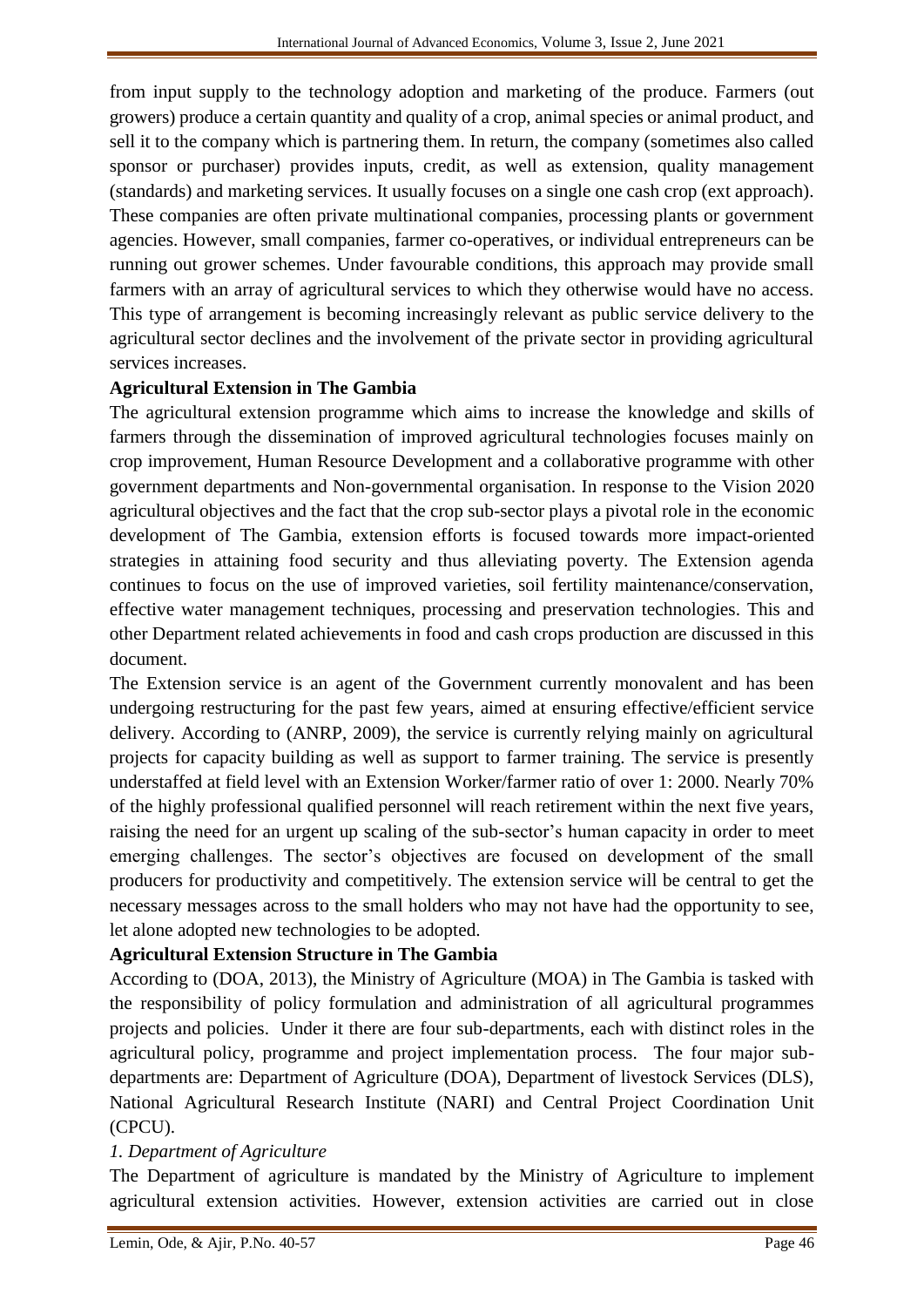cooperation and collaboration with the Departments of Livestock, National Agricultural Research Institute, projects and Non-Governmental Organizations e.g., FAO. The Department consists of eight technical service units and six regional agricultural directorates spread in seven Regional Administrative divisions of The Gambia. At regional level, The Regional Director works with senior and junior agricultural officers specializing in various fields such as agronomy, planning, agricultural economists, horticulture etc. The directorate is responsible for organizing, coordination and implementing daily extension services to rural communities. There are sub-stations in each district called district extension centres (DECs). These centres are headed by the district extension supervisors (DES) who supervises all the village extension workers within the district. The DEC serves not only as bases for the village extension workers but primarily functions as training and demonstration centres for farmers (DOA, 2013). In The Gambia, extension service is generally based on the Training and Visit system where farmers are trained and later visited by the extension worker to monitor or reinforce the practice and adoption of the technology. Extension service is mainly carried out in three methods which are used to disseminate agricultural innovations and recommended practices to farmers (DOA, 2013). These are the following methods: (a) *The individual Method*: Famer is met individually by the village extension agent who is posted to cover between 5-10 villages and extension service rendered; (b) *Group Method*: This method is usually done during training of famers before or during the cropping season where the extension agents stationed in villages organize famers in sizeable groups and render the necessary extension service to them, and (c) *Mass Communication*: This involves the use of radio talks, television programmes, film shows and other print media such as newspapers, leaflets, pamphlets, magazines etc. The Communication, Education and Extension Services carry out this function with other staff of the Department of Agriculture. Usually, a large number of farmers are invited and trained mostly at the two main extension training centres at Chamen in North Bank Region or Genoi in the Lower River Region. The technical service units on the other hand have their headquarters in the West Coast Region and Kanifing Municipality but uses extension workers in conducting their respective activities.

*I. Horticultural Technical Services (HTS***)**: This is responsible for implementation of horticultural related programmes. It provides technical expertise's to farmers engaging in horticulture across the country. It is headed by a deputy director and assisted by senior and junior staff specialists in horticulture.

*II. Agribusiness Services (ABS):* Formerly called Cooperative Unit, its core mandate is to organize and provide statutory registration to cooperatives and farmer organizations. This function as: Linking and facilitating marketing opportunities; provide training on microfinance and organizational management for farmer groups, and works with input suppliers for the procurement and distribution of agricultural inputs to farmers.

*III. Soil and Water Management Services (SWMS):* The soil and water management perform the following: Land development and land reclamation; Provides technical expertise in the construction of cause ways, spill ways and bridges in low land area in collaboration with agricultural projects, technical support in soil fertility maintenance and training to farmers.

*IV. Agriculture Engineering Services (AES):* This unit is the one that is responsible for all the engineering provision for the ministry as: Provide training on the use of machinery e.g., tractor, power tillers, shine hoes; Advices the Ministry on the procurement of Agricultural machinery, and Innovation and maintenance of farm machinery and equipment.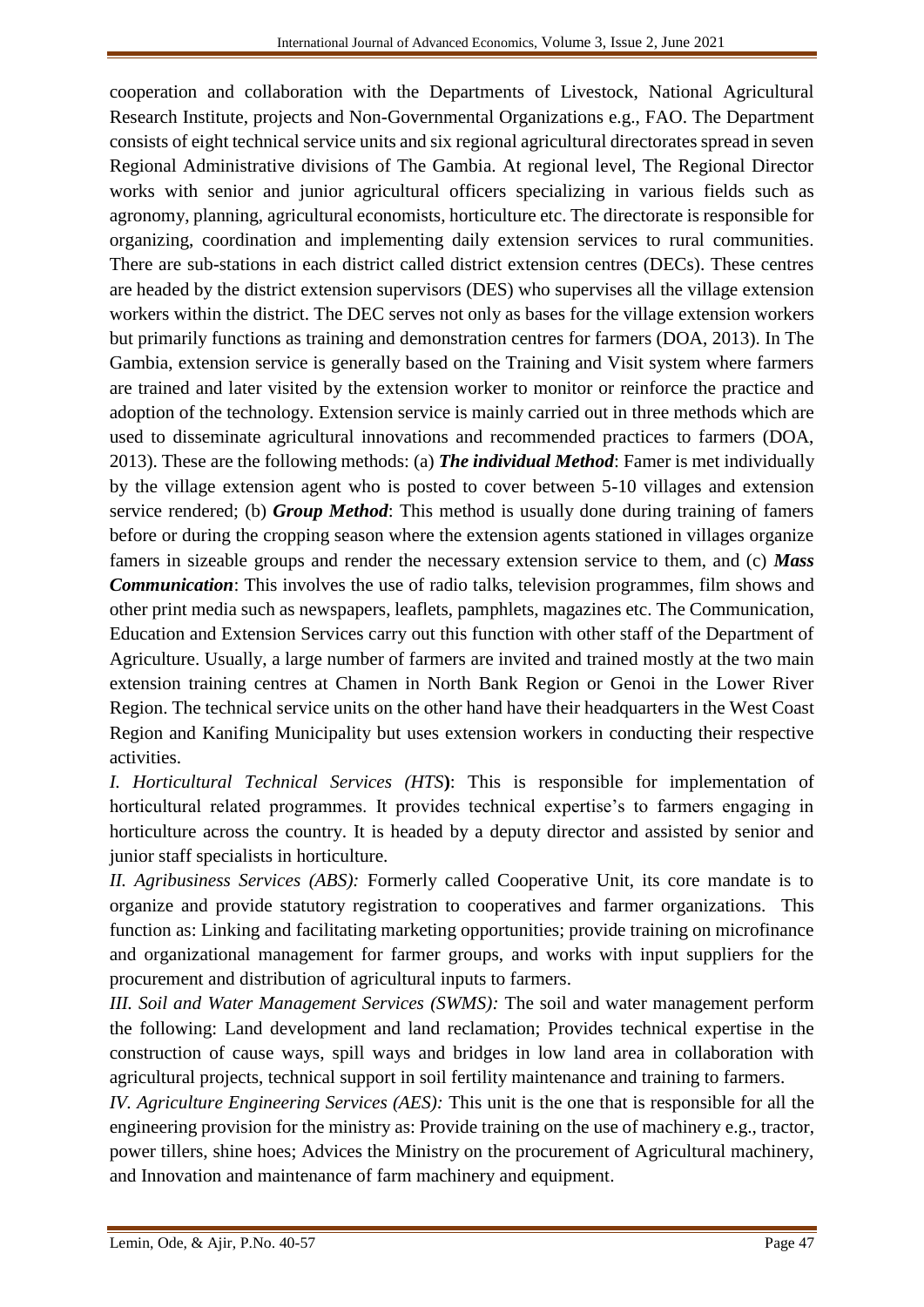*V. Communication Education and Extension Services (CEES):* This is the media organ of the Department of agriculture: It provides video and newspaper coverage for agricultural training programmes; produces a weekly bulletin of farming activities called "senelaal'' *(*a Mandinka word meaning the farmers and informs the public through the television, newspaper and radios of the major agricultural activities as they take place across the country.

*VI. Planning Services (PS):* This unit assists in the formulation of agricultural policies, programmes, and projects in collaboration with government and development partners: Prepares annual budget for the Ministry of Agriculture and handles all data and information from extension; Conducts pre-harvest and post-harvest assessment and prepare the annual National Agricultural Sample Survey Report (NASS) and Planning and reviewing of agricultural strategies, programmes and policies.

*VII. Plant Protection Services (PPS):* Provides technical support to pest and disease management/control; Recommends to government purchase of agrochemicals (herbicides, pesticide, drugs) and Conducts inspections for the imported and usage of agrochemicals.

*VII. Food Technology Services (FTS):* This is responsible for providing training in post-harvest losses, food storage, food processing and preservation. They also train farmers on food product development for food vendors.

*2. Department of Livestock Services (DLS)*

This unit is responsible for organizing and coordinating all livestock related activities like vaccination, diseases surveillance and prevention, livestock production and marketing, and livestock breeding. Recently they have been separated as a section of its own from DOA and have its own extension officers in various regions

*3. The Central Project Coordination Unit (CPCU)*

This was set up by an Act of parliament to coordinate and monitor all projects under the Ministry of Agriculture. Their role is to monitor projects activities to ensure effective and efficient implementation.

#### *4. National Agricultural Research Institute (NARI)*

The National Agricultural Research Institute was established in 1993, by an act of parliament of the Republic of The Gambia. It is responsible for planning organizing and coordinating adaptive research throughout the country. The Institute is also headed by a Director General who is assisted by the director of research and other senior officers. NARI work with DOA extension staff at field level during the research process. Furthermore, this unit is an autonomous body that functions separately from the ministry yet still remain under the ministry of agriculture. NARI comprises three main divisions: Research which is the scientific wing of the institute**,** Finance & Administration, and Technical Support. NARI maintains two main research stations, one at Sapu in Central River Region-South (CRRS) and the other in the West Coast Region at Yundum. In addition to these main stations, NARI operates in several satellite research stations countrywide: At the institutes' headquarters, Brikama, three laboratories for pest management, soil analysis, and food quality analysis respectively. It collaborates with Department of Agriculture, FAO, Department of Livestock and several international research institutes such as International Agricultural Research Centres (IARCs) International Institute for Tropical Agriculture (IITA) in Ibadan, Nigeria.

The extension messages can be very broad and may have to depend on the area of research findings and recommendations. In The Gambia, each of the unit has their own extension agents that are deployed in the field but works in collaboration with the other units and the ministry as a whole. Some of the extension messages include but not limited to the following: Weed control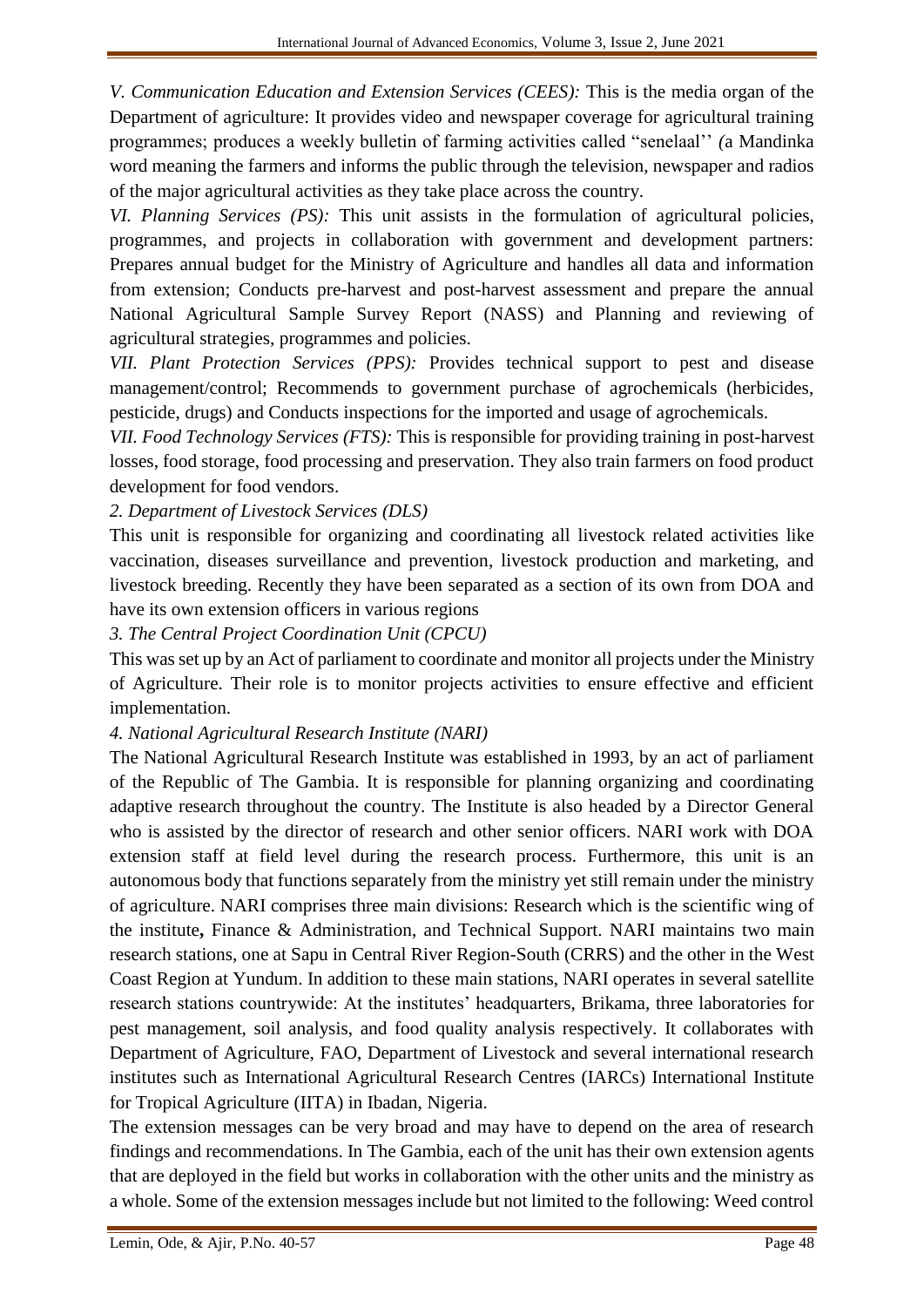methods, Techniques of soil fertility maintenance, Good agronomic practices (planting, spacing, weeding, fertilizer application, erosion control, harvesting, handling and storage); integrated pest management (IPM), Post-Harvest Management Techniques, Organizational Management, Machinery operation and maintenance, Record keeping and Farm management.

# **RESEARCH METHODS**

This chapter presents the procedures that were used in conducting the study. It is organized into the following themes or sub-headings: research design and description, research setting, populations of the study, sampling techniques, method of data collection, validity and reliability, techniques of data analysis and problems or limitation encountered in the course of study. The study used survey research design adopting the cross-sectional method. According to Orodho (2004), the purpose of survey is to produce quantitative descriptions of some aspects of the study population. Survey analysis is primarily concerned with relationships between variables. This study seeks the contributions of the agricultural extension services and postharvest loss of horticultural farmers in WCR. Survey research is a quantitative method, requiring standardized information from and/or about the subjects being studied. The subjects studied individuals in a particular group, organization or community. For this case the subject of study is the horticultural farmers and agricultural extension services in WCR including some key informants for qualitative data.

The study was carried out in West Coast Region (WCR) of The Gambia focusing on Horticultural farmers (fruits and vegetable Farmers), agricultural extension workers and extension supervisors in the Region. The Republic of the Gambia is located on the Atlantic Coast of Africa, between latitudes 13<sup>o</sup>N and 14<sup>o</sup>N and Longitude 14<sup>o</sup>W and 17<sup>o</sup>W, occupying a total area of 11, 420 sq km. The Gambia consists of two narrow strips of land 6 to 26 km wide extending 320 km east along the banks of The River Gambia. The Republic of Senegal is The Gambia's only neighbour: Occupying an area 20 times the size of the Gambia, Senegal surrounds The Gambia on north, east and south. West Coast Region is located at the western part of The Gambia bordering the Atlantic Ocean and Kanifing Municipal Council North, Lower River Region East, River Gambia and Cassamance (Senegal) figure 2. According to National Agricultural Sample Survey (2013), there are 82 vegetable gardens and a total of 13,800 members both male and female. In Kombo Central and North, there are 23 vegetable gardens comprising of 2,836 members 2,756 females and 70 males. The target population in the study comprise of all the sampled horticultural farmers involved in fruits and vegetable farming in Kombo Central and North, Agriculture Extension Agents and heads of district agricultural officers in the study area. Kombo Central and North have a total household population of 61,241 in which sample size is drawn from, and there are 14 extension agents and three agricultural extension service heads/supervisors (National Agricultural Sample Survey, 2013).

# **Sample Size Determination**

The six sub-locations covered in the study are found in the two districts (Kombo Central and North) in WCR where there are many horticultural schemes. In establishing a sample size, a multistage sampling procedure was used. The two locations and the six sub-locations there in were purposively selected in the first with the aid of the village extension officers. A sampling frame of 61,241 population of horticultural farmers was compiled with the assistance of the regional horticultural extension officers from the ministry of agriculture (MoA) based in WCR and several village elders as from the National Agricultural Surveys (NAS, 2013). In the next stage, a sample size of 398 respondents was randomly drawn from the sampling frame by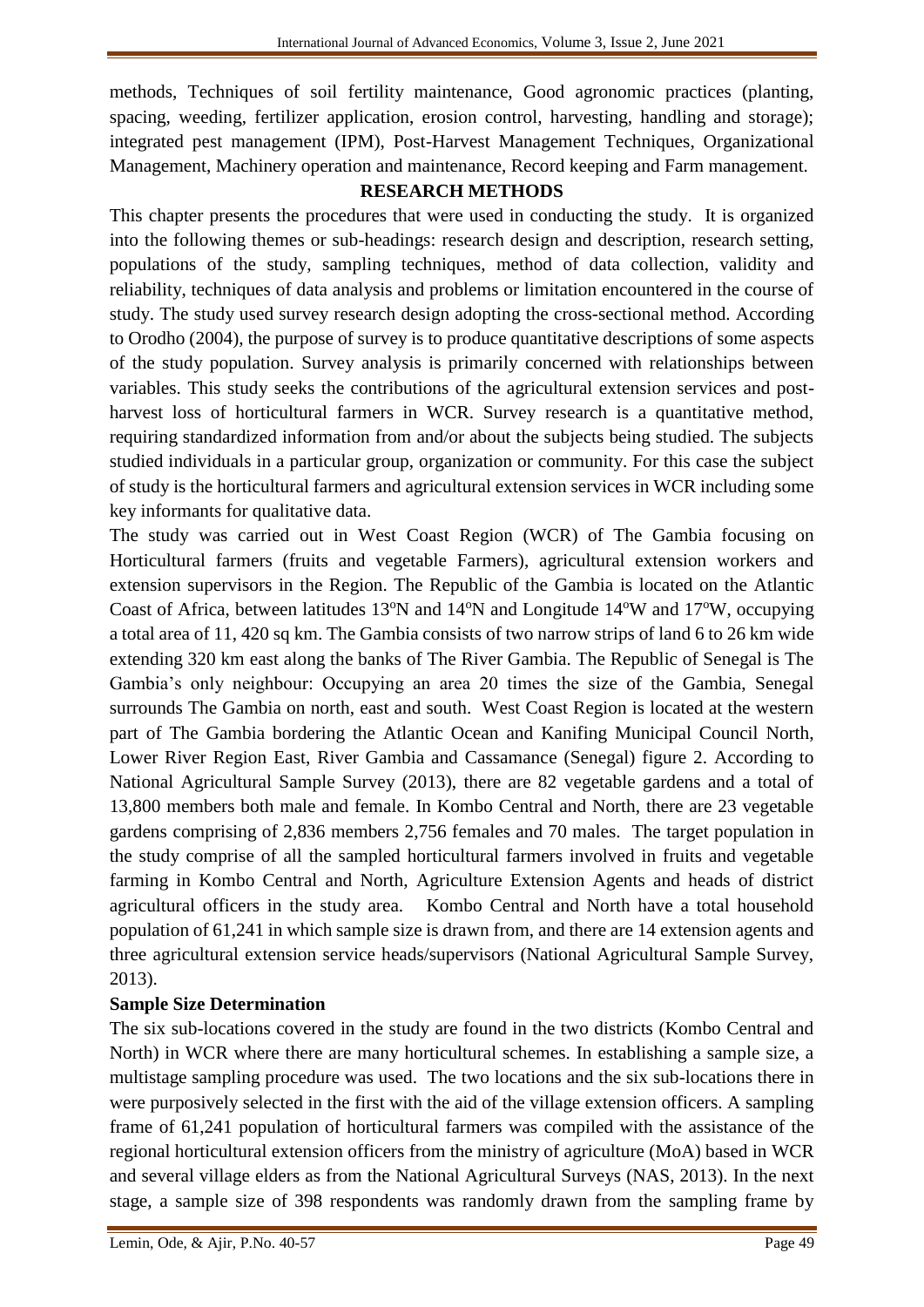adopting Taro Yamane (Yamane, 1973) formula with 95% confidence level, for sample size formula for categorical data which incorporated a margin of error of 5 percent and obtained a sample size of 398respondents.

#### **Sampling Technique/Procedure**

The study used cluster and purposive sampling method in order to form the sample size from the population as follows: **In cluster Sampling**: - The area was clustered into nine districts in West Coast Region and in consultation with the Ministry of Agriculture extension staff, two locations/districts were purposively sampled. In consultation with extension staff, **two** horticultural farms were **purposively** sampled from cluster A (Kombo Central) and **four** horticultural farms from cluster B (Kombo North) based on the establishment and size of the scheme giving a total of six horticultural farms/schemes. We then use simple percentage calculation to calculate the representative from each horticultural scheme and then used simple random sampling to select individual respondents giving a total of 398 horticultural farmers from the identified horticultural farms. The study selected 10 extension officers and two head or supervisors in the district using purposive sampling method as key informant.

#### **Data Collection Method**

Primary data on farmer demographics, socio-economic characteristics, the production, postharvest handling, extension services activities operation, and access to information on postharvest practices were directly obtained through an interview-based survey. This was done by trained enumerators supervised by the researcher using a detailed and well-structured of interview question designed in line with the objectives of the study. A focus group discussion and key informant interviews preceded the main survey to provide in-depth information on horticultural crop produce loss. These two exercises also provided ideas for developing and fine-tuning the survey tool. The study used multiple sources of information, both primary and secondary (referred as triangulation) to ensure construct validity and reliability of the data collected. A structured questionnaire was developed for the horticultural farmers while a Semi structured questionnaire developed for the extension officers and the district extension supervisors. The interview schedule was used to seek information on general characteristics of respondents, production information post-harvest technologies and constraints faced by the horticultural farmers. Primary data is information gathered directly from field (Kombo & Tromp, 2006).

#### **Techniques of Data Analysis**

The data generated/collected from 398 horticultural farmers was cleaned before analysis to ensure internal validity. Descriptive and econometric tools were used to assess the extent and influences of post-harvest horticultural crop loss experienced through various factors by farmers as well as to assess horticultural farmers, socio-economic and farm-specific factors likely to influence farmers for improvement on the post-harvest loss reduction. Data on sociodemographic attributes of respondents, utilisation of horticultural produce, production issues, post-harvest technologies, agricultural extension services, were analysed quantitatively using statistics such as percentages, frequency distribution tables, t-test, chi-squared test correlations.

#### **RESULTS AND DISCUSSIONS**

#### **Nature of Agricultural Extension Mode of Operation at the Horticultural Schemes**

Data collected on the agricultural extension services mode of operation available to smallholder horticultural farmers in West Coast Region in Kombo Central and North of The Gambia. The factors considered were: awareness of extension services, times/number of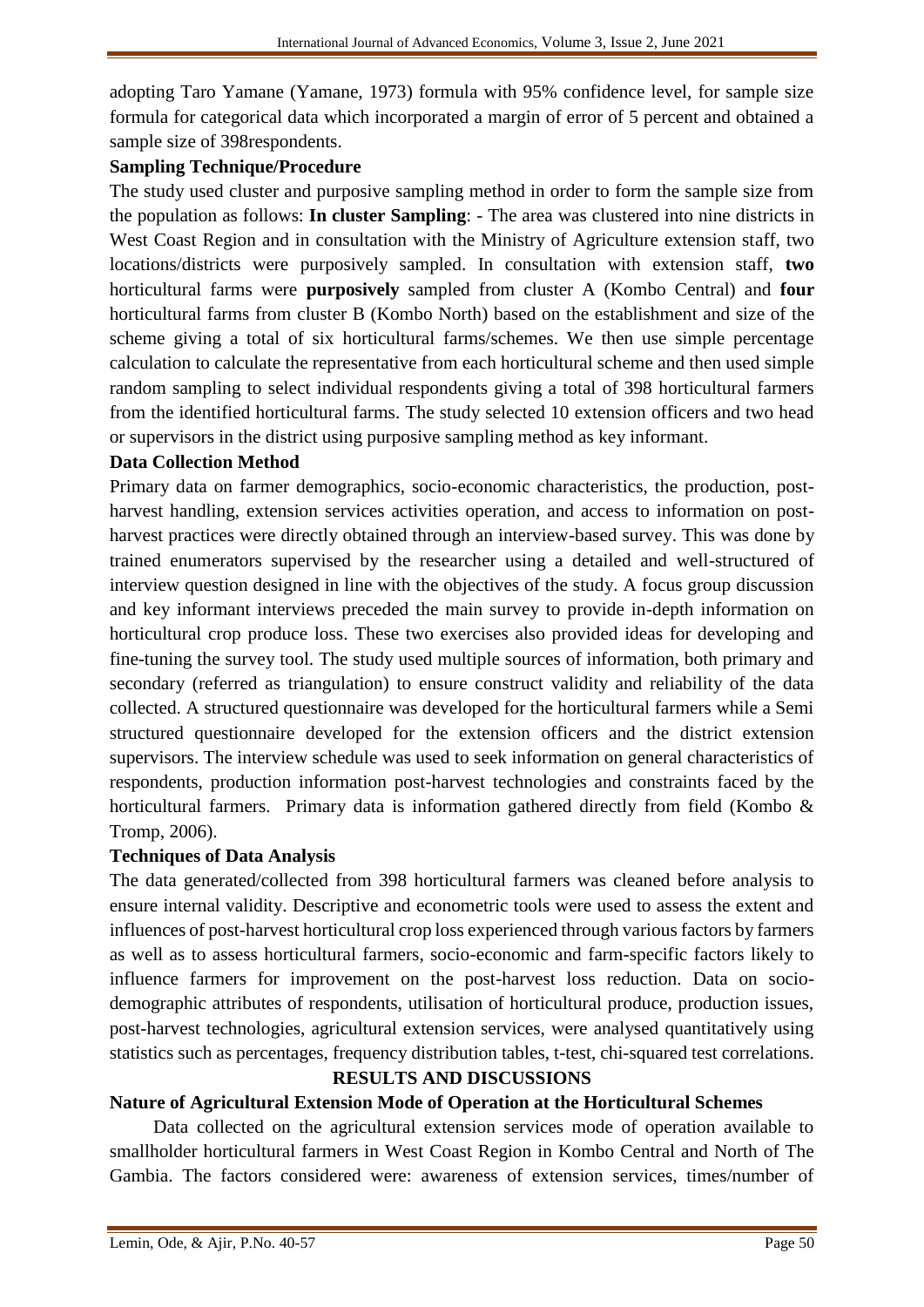agriculture extension visits, farming methods, training type, number of training post-harvest technologies and advice areas given.

#### **Availability of Agricultural Extension Services and horticultural schemes**

The availability of the extension services to the horticultural farms plays a significant role in farmers adoption and efficient delivery and the data for this is presented in table 1 below for details. Table 5 above discussed the horticultural schemes and their availability of agricultural extension. Accordingly, majority (280: 70%) of the schemes are aware of the extension services and their activities in the area while (122: 30%) of them said they are not aware, however, FGD discussion supported the availability of extension service in all the schemes. Even though majority has known the existence of the extension activities, it has not reflected on their involvement in technology adoption especially post-harvest technologies as also stated that very few had participated in such activities. Availability of extension service to farmers plays an important role in terms of creating knowledge and skill in using improved agricultural inputs. The government is the only agency which provides extension service in the study area. During the study time, there were no development agents assigned by government to provide extension services to the farmers in the area. Frequency of extension service was measured and the results are indicated in table 1.

| Trondominium Turni unu Avanuonni y of Agricummui Exichsion Scry |                                                 |                |       |
|-----------------------------------------------------------------|-------------------------------------------------|----------------|-------|
|                                                                 | Availability of Agricultural Extension Services |                |       |
| Horticultural Farm/Organisation                                 | Yes                                             | N <sub>0</sub> | Total |
| Dasilami                                                        | 72                                              | 67             | 139   |
| Marakessa Vegetable Garden                                      | 34                                              | 49             | 83    |
| Lamin Women Garden                                              | 59                                              |                | 60    |
| Banjulunding Vegetable Garden                                   | 38                                              |                | 41    |
| Young Farmer's Club                                             | 38                                              |                | 38    |
| Sukuta Women's Garden                                           | 37                                              |                | 37    |
| Total                                                           | 278                                             | 120            | 398   |

*Horticultural Farm and Availability of Agricultural Extension Services*

(Source: Field survey 2018)

#### **Frequency of Extension Services Visit to Horticultural Farms**

Table 1

The data on extension visits to the farms is presented in table 2below that also has an influence on post-harvest loss of crop produce. Table 2 revealed that 94% (130) of horticultural farmers affirmed that extension agents visited Dasilami farm monthly in the scheme. Also, 96% (80) of Marakessa farmers, 92% (55) of Lamin, 66% (25) of Busumbala had monthly extension visit respectively. However, both Banjulunding and Sukuta farmers (95% (39) and (35)) affirmed that extension agents visited them weekly. The implication is that both Banjulunding and Sukuta are right on the highway and easy access to the be available which could be a cause for weekly visit. Those who had been having regular visits were due to easy proximity, access and good road conditions to the schemes by the extension agents who were expected to guide and disseminate information to farmers. Some of the farmers, especially those from Banjulunding and Lamin Camp said they learnt of some of the recommended practices from programmes organised by the Taiwanese Technical mission, other Project Demonstration Farm and neighbouring farmers with the skills, while some learnt the improved practices of farming particularly through local processing units.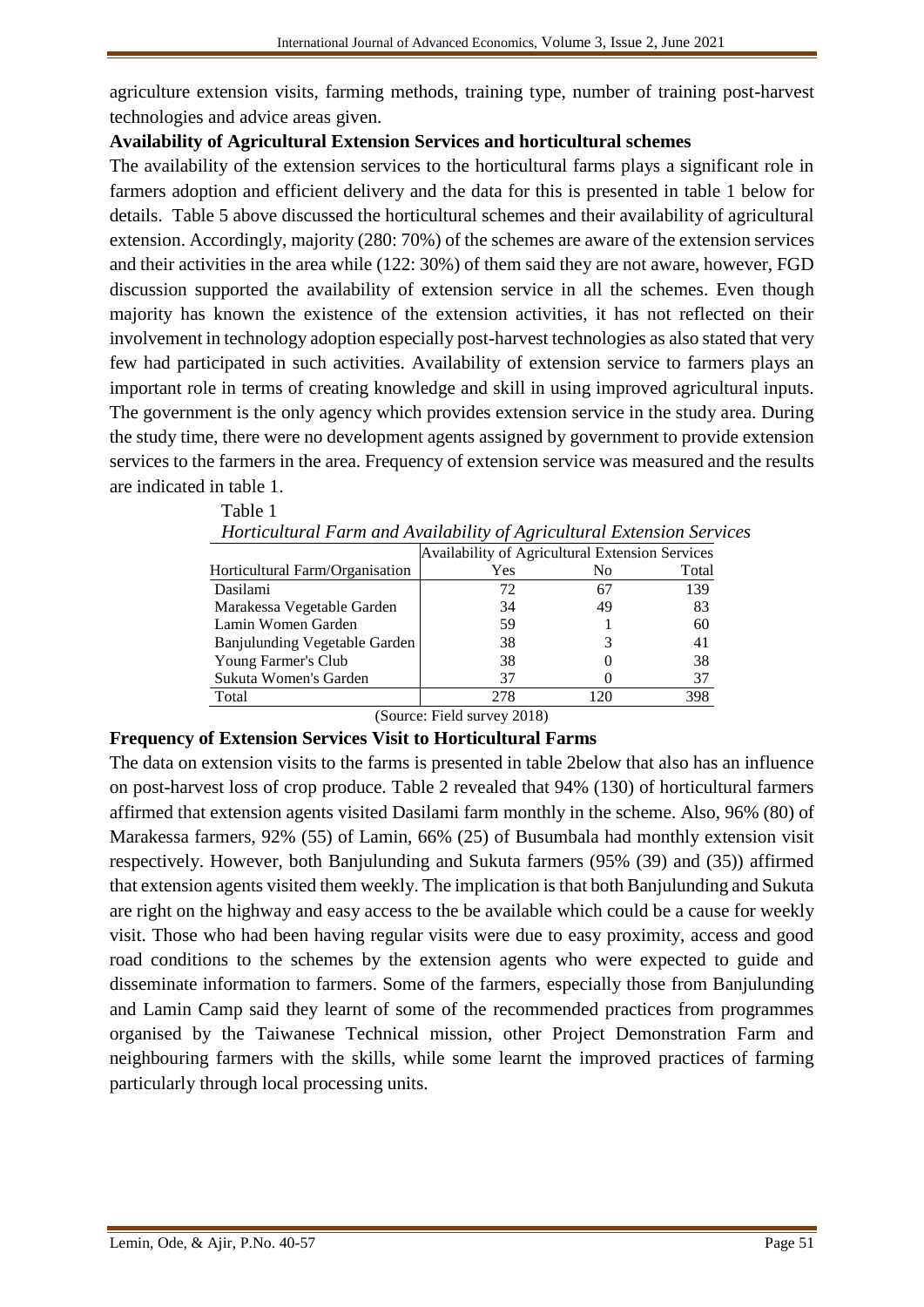|                            |        | Times of Extension Visits |          |                   |          |                      |          |              |              |    |
|----------------------------|--------|---------------------------|----------|-------------------|----------|----------------------|----------|--------------|--------------|----|
|                            |        | Daily                     |          | Weekly            | Monthly  |                      |          | Yearly       | I don't Know |    |
| <b>Horticultural Farms</b> | F      | %                         | F        | %                 | F        | %                    | F        | %            | н            | %  |
| Dasilami                   | 0      | $\theta$                  | $\theta$ | $\theta$          | 130      | 94                   | $\theta$ | $\theta$     |              | 6  |
| Marakessa                  | 0      | $\theta$                  | $\theta$ | $^{(1)}$          | 80       | 96                   | $\theta$ |              |              |    |
| Lamin                      | 0      | $\theta$                  | $\theta$ | $\theta$          | 55       | 92                   | $\theta$ | $\theta$     |              |    |
| Banjulunding               | 0      | $\theta$                  | 39       | 95                | $\theta$ | $\theta$             | $\theta$ | $\mathbf{0}$ |              |    |
| Busumballa                 | 0      | $\theta$                  | 35       | 95                | $\Omega$ | $\Omega$             | $\theta$ | $\Omega$     | 13           | 34 |
| Sukuta                     | 0      | $\mathbf{0}$              | $\theta$ | $\mathbf{\Omega}$ | 25       | 66                   |          |              |              |    |
|                            | $\sim$ |                           |          | .                 |          | $\sim$ $\sim$ $\sim$ |          |              |              |    |

| Table 2.                                                            |  |
|---------------------------------------------------------------------|--|
| <b>Frequency of Extension Services Visit to Horticultural Farms</b> |  |

(Source: Field survey, 2018)

# **Horticultural Farm and Farming Method**

The data in table 3 below describe the horticultural farm and the different form of farming methods adoption. In table 4 above, comparing the different farms on the farming methods used at the various schemes mostly had been using improved method a frequency of 217 (55%). At each individual scheme, majority (e.g., all 41:100%) in Banjulunding were trained on improved method although, in some of the schemes the number of farmers using improved method is low (e.g., 9 out 41 in Lamin Women garden). However, this has not reflected on the post-harvest technology training rather it was on the other agronomy practices. The probability is that the extension operation method for the farmers adapting the improved method is not efficiently and effectively done or were not on post-harvest handling which caused it not been reflected on post-harvest technologies as part of the training needs.

|                                 | <b>Farming Method</b>                     |          |     |     |     |  |  |  |  |
|---------------------------------|-------------------------------------------|----------|-----|-----|-----|--|--|--|--|
| Horticultural Farm/Organisation | Conventional Percent ImprovedPercentTotal |          |     |     |     |  |  |  |  |
| Dasilami                        | 66                                        | 47       | 73  | 53  | 139 |  |  |  |  |
| Marakessa Vegetable Garden      | 49                                        | 59       | 34  | 41  | 83  |  |  |  |  |
| Lamin Women Garden              | 51                                        | 85       | 9   | 15  | 60  |  |  |  |  |
| Banjulunding Vegetable Garden   | $\theta$                                  | $\theta$ | 41  | 100 | 41  |  |  |  |  |
| Young Farmer's Club             | 5                                         | 13       | 33  | 87  | 38  |  |  |  |  |
| Sukuta Women's Garden           | 10                                        | 27       | 27  | 73  | 37  |  |  |  |  |
| Total                           | 181                                       | 45       | 217 | 55  | 398 |  |  |  |  |

Table 3 *Horticultural Farm and Farming Method*

(Source: Field survey 2018)

# **Horticultural Farm and Training Type**

From the results, it was revealed in table 8 below, the training type given at the various schemes in terms of post-harvest training were harvesting, handling, packaging, storage and other (agronomy practices). Of all the trainings done as shown in table 4 above, agronomy practices were the highest (84.92%) while on post-harvest training combined just formed about 15.08% indicating that less post-harvest technology is applied in all the schemes with high concentration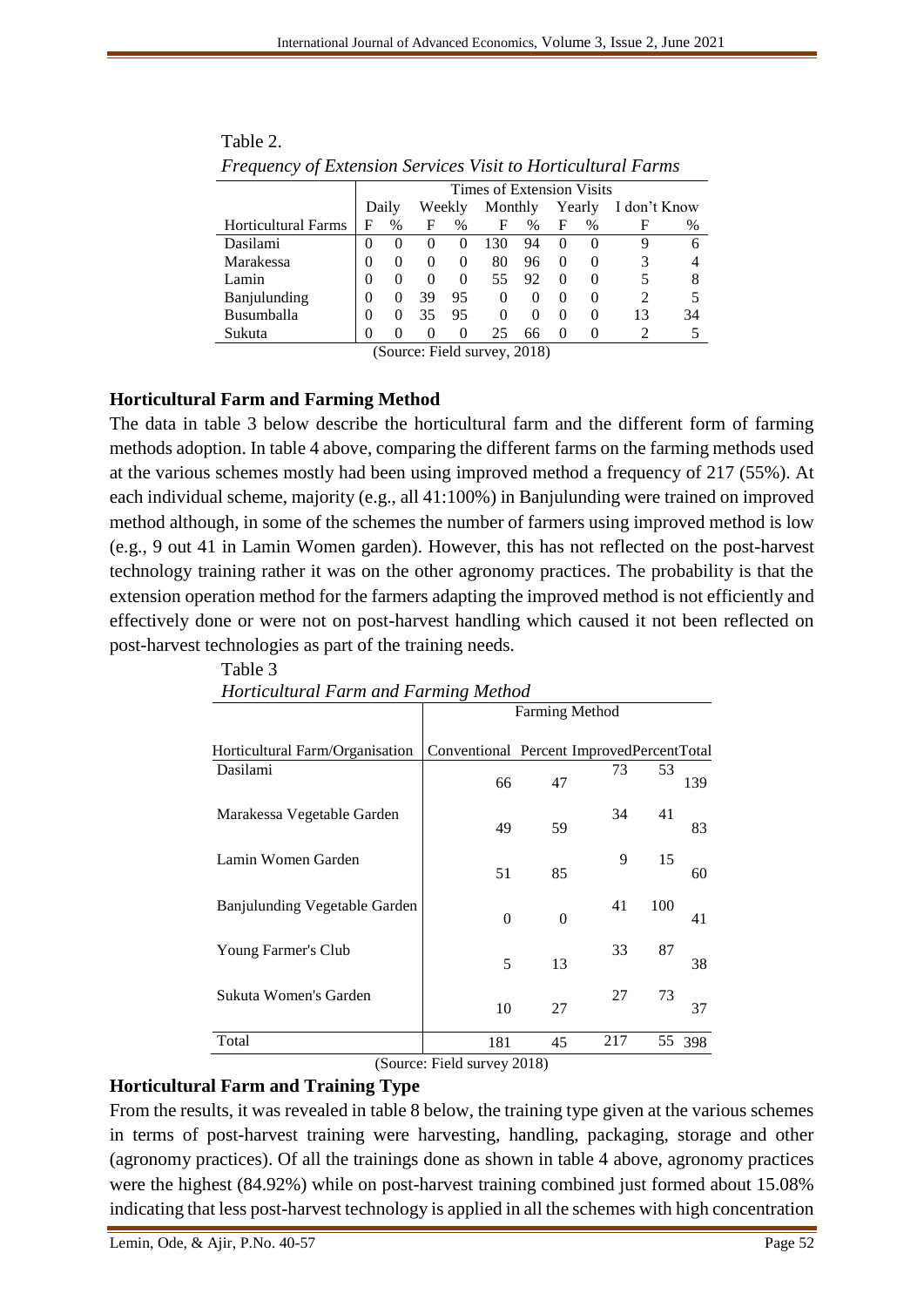on production. The results show a general lack in sufficient post-harvest handling practices to have a significant impact on post-harvest loss reduction. This also has thus contributed to high loss of produce both before and after sales and probable indication of most or all the extension agents are not or have less skills to train the farmers on post-harvest technology or even their operation is very minimal in schemes. If ever training is to have an impact on post-harvest handling practices, there is however a need for this training to be repeated more often. Key informant interviews revealed that some of the farmers had received fruit and vegetable training more than a year before the survey was conducted. This is also supported from the focus group discussions in all the schemes and the key informant discussions where it was stated that though there are times when some workshops and farm field schools were conducted for farmers on food processing but few farmers have the opportunity to attend which is not also enough to train them to train others at community level. It was highlighted also that sometimes after harvesting surplus do occur at the time of harvest depending on the market demand, processing and preservation advice is given by the extension agents but not in the last two years on practical skill training aspect. The advice normally given is normally on agronomy practices rather than on crop produce loss and though useful however, lack of other areas like the post-harvest technology which could possibly due to lack of extension, frequency of operation, or skills operated in the schemes thus reflecting on farmers low interaction with the extension agents. Formal educational level is suggested to have an influence on knowledge of post-harvest handlers and these observations affirm the findings by Kereth et al. (2013) that indicated both formal educational and post-harvest knowledge gaps which in turn affect agricultural activities within the entire food chain, especially post-harvest handling.

|                                 | <b>Training Type</b> |          |                |                |                                                      |         |  |  |  |
|---------------------------------|----------------------|----------|----------------|----------------|------------------------------------------------------|---------|--|--|--|
| Horticultural Farm/Organisation |                      |          |                |                | Harvesting Handling Packaging Storage Agronomy Total |         |  |  |  |
| Dasilami                        | $\theta$             | 0        | $\mathfrak{D}$ | 0              | 137                                                  | 139     |  |  |  |
| Marakessa Vegetable Garden      | $\Omega$             | 0        | $\theta$       | 0              | 83                                                   | 83      |  |  |  |
| Lamin Women Garden              | $\Omega$             | $\Omega$ | $\theta$       | 0              | 60                                                   | 60      |  |  |  |
| Banjulunding Vegetable Garden   | 5                    | 1        | $\Omega$       | $\mathfrak{D}$ | 33                                                   | 41      |  |  |  |
| Young Farmer's Club             | 9                    | $\Omega$ | $\Omega$       | 8              | 21                                                   | 38      |  |  |  |
| Sukuta Women's Garden           | 14                   | 0        |                | 18             | 4                                                    | 37      |  |  |  |
| Total                           | 28                   |          | 3              | 28             |                                                      | 338 398 |  |  |  |

| Table 4                              |  |
|--------------------------------------|--|
| Horticultural Farm and Training Type |  |

(Source: Field survey 2018)

# **Horticultural Farm and Number of training**

Data derived from the field about number of training conducted at the horticultural farms across the two districts in the area indicated in terms of identifying the influencing access is shown in table 5 below. In table 5 below revealed the schemes and number of training conducted, there was not frequent training. The results show the highest number of training conducted was the Taiwanese time (17: 4%) who experienced some form of training in all the schemes, 14: 3.5% had yearly training while the rest (367: 92%) had never attended any training while. At individual scheme, majority had not attended any training for instance: Dasilami (136:98%) out of the 139 respondents, Marakissa (82:99%) out of 83 respondents, Lamin (55: 92%), and all others. Some schemes only had training during Taiwanese time (Sukuta, Banjuluding and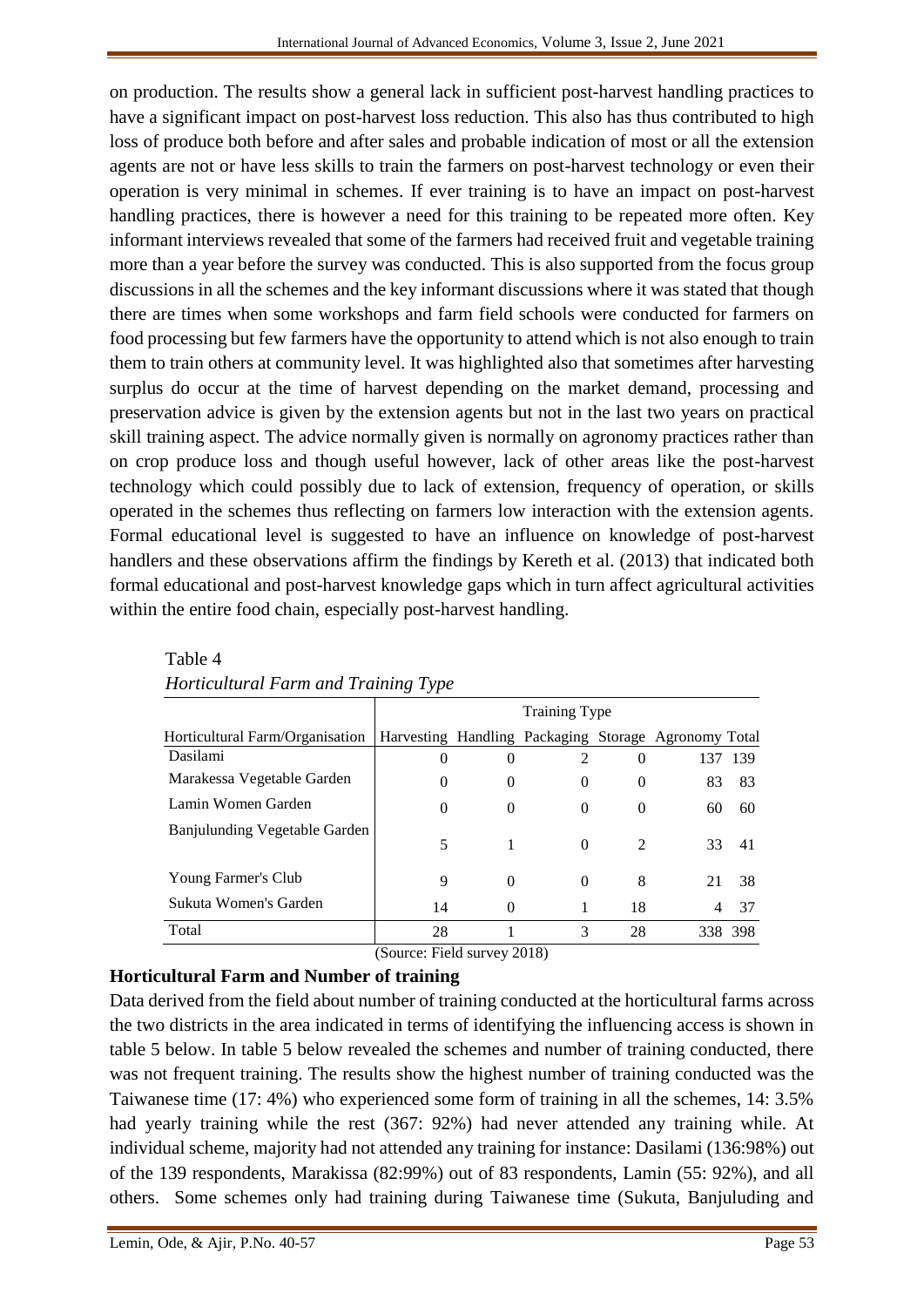Marakessa). This has also indicated that there was less extension operation in most of the schemes as training was not frequent especially post-harvest handling practices.

> *During the FGD, it has also been pointed out there was no training conducted at their individual schemes and it was confirmed that those few individuals who had training was not at the scheme rather at private sponsored at some time stationed at another part of the country and even that was not frequently conducted.*

|                            | Number of Training Done |          |          |          |              |          |          |          |              |    |
|----------------------------|-------------------------|----------|----------|----------|--------------|----------|----------|----------|--------------|----|
|                            | Daily                   |          | Weekly   |          | Monthly      |          |          | Yearly   | I don't Know |    |
| <b>Horticultural Farms</b> | F                       | $\%$     | F        | %        | F            | $\%$     | F        | %        | F            | %  |
| Dasilami                   |                         | $\Omega$ |          | $\theta$ | $\mathbf{0}$ |          |          | 2        | 136          | 98 |
| Marakessa                  |                         |          |          | $\Omega$ |              |          |          | $\theta$ | 82           | 99 |
| Lamin                      |                         | $\Omega$ | $\theta$ | $\Omega$ | $\mathbf{0}$ |          |          | 8        | 55           | 60 |
| Banjulunding               |                         | 29       | $\theta$ | $\Omega$ | $\mathbf{0}$ |          | $\theta$ | $\Omega$ | 29           | 41 |
| Busumballa                 |                         | $\Omega$ | $\theta$ | $\Omega$ | $\mathbf{0}$ | $\theta$ | 6        | 16       | 32           | 38 |
| Sukuta                     |                         |          |          | $\Omega$ | $\mathbf{0}$ |          |          | 0        | 33           | 37 |

Table 5 *Horticultural Farm and Number of Training*

(Source: Field survey 2018)

# **Horticultural Farm and Post-Harvest Training Technology**

Data derived from the field about post-harvest training at different horticultural farms in the area indicated that there has been less or no post-harvest training done as shown in table 6 below. From the results in the table 6 below, very few farmers had any form of post-harvest technology in all the schemes (36 out 398 respondents about 9%) while 362 (91%) did not have any post-harvest technology training. At the individual schemes, it was only Bajulunding garden (11, 29%) out of the 38 respondents in the scheme) that had the highest of post-harvest technology training than any other which even below 50%. This could also be due to either extension mode of operation is inadequate or did not have post-harvest technology skills and further their operation is not much frequent at the schemes. This therefore implies that with less knowledge and skills of the farmers in post-harvest practices, there will be high losses of produces.

During the FGD, it has also been pointed out there was no or few post-harvest trainings conducted at their individual schemes and it was confirmed that those few individuals who had training was not at the scheme rather at private sponsored at some time stationed at another part of the country and even that was not frequently conducted.

| r ost-riarvest Training at Horticuliural Furms |                                         |            |              |     |  |  |  |  |  |
|------------------------------------------------|-----------------------------------------|------------|--------------|-----|--|--|--|--|--|
|                                                | <b>Post-Harvest Training Technology</b> |            |              |     |  |  |  |  |  |
| Horticultural Farm/Organisation                | Yes                                     | $\%$       | No % Total   |     |  |  |  |  |  |
| Dasilami                                       | 4                                       | 3          | 135 97       | 139 |  |  |  |  |  |
| Marakessa Vegetable Garden                     | 2                                       | 4          | 8196         | 83  |  |  |  |  |  |
| Lamin Women Garden                             |                                         | 12         | 53 88        | 60  |  |  |  |  |  |
| Banjulunding Vegetable Garden                  | 11                                      | 27         | 30 73        | 41  |  |  |  |  |  |
| Young Farmer's Club                            | 6                                       | 16         | 32 84        | 38  |  |  |  |  |  |
| Sukuta Women's Garden                          | 6                                       | 16         | 3184         | 37  |  |  |  |  |  |
| Total                                          | 36                                      | $(9.05\%)$ | 362 (91.95%) | 398 |  |  |  |  |  |

Table 6 *Post-Harvest Training at Horticultural Farms*

(Source: Field survey 2018)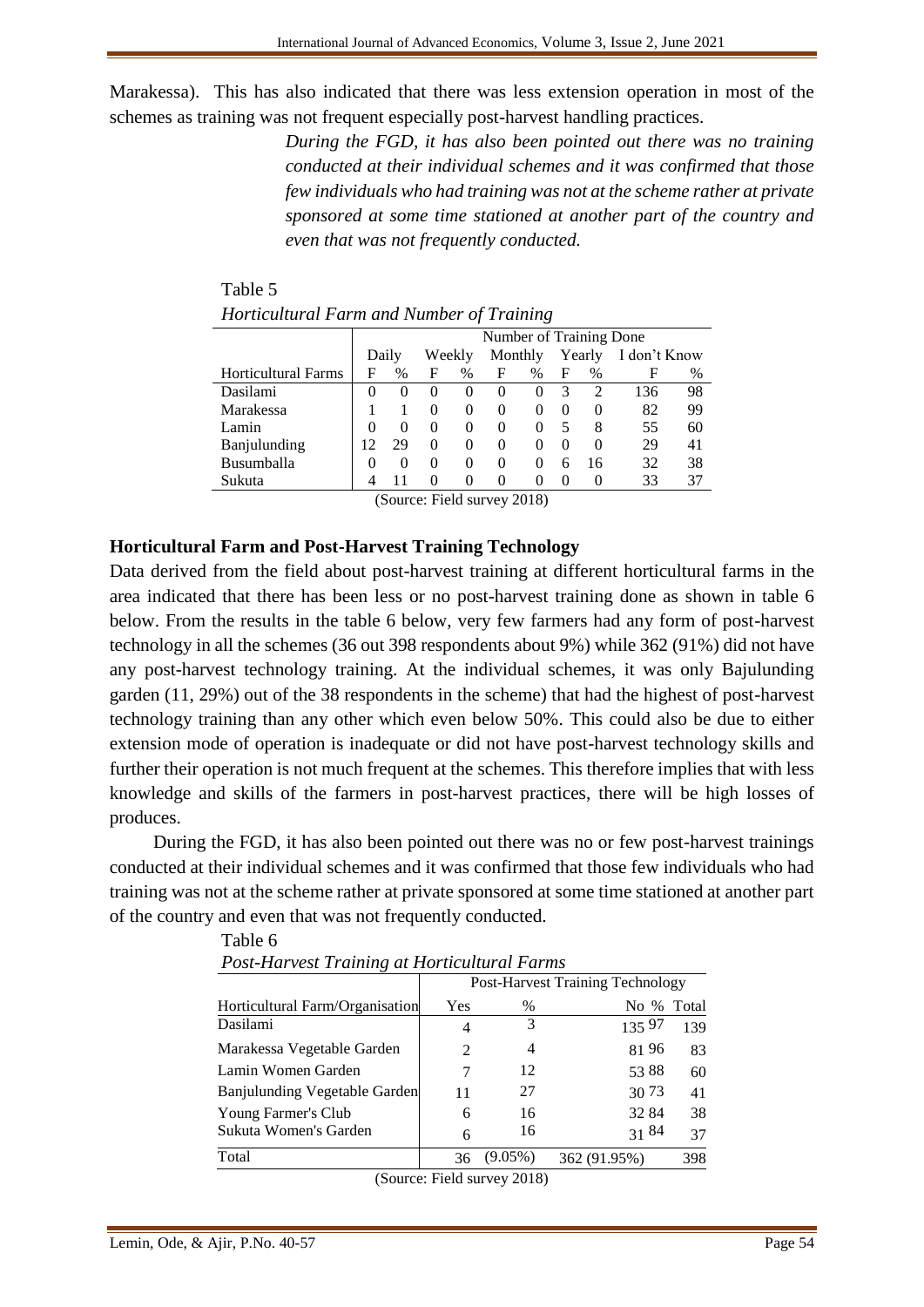# **Horticultural Farm and Advice Area**

Data derived from the field about advice given to the different horticultural farms are mostly concentrated on agronomic practices as shown in table 7 below. The extension advises to the horticultural schemes also play a very significant influence on the farmers change to any new innovations. The results in table 7 above show that various advice given at the schemes. Out of the different advises given, 230 ((57.79%) out 398. respondents said there was no advice given by extension agents. The area where advice was given, the highest was crop husbandry (91: 22.86%). On the side of post-harvest technology only (21: 5.28%) were given advice showing that post-harvest technology and extension operation in this area was not given much attention. During FGD, it has also been pointed out that there is little advice from the agriculture but mainly on production and diversification rather than on post-harvest handling techniques. However, the main constraint is available, reliable and access to market, lack of storage facilities, and water shortage were highlighted.

| 110 holden av 1 an mig 0 i gannsanden anna 11a hold 111 och |             |          |        |               |            |              |               |         |  |  |  |  |
|-------------------------------------------------------------|-------------|----------|--------|---------------|------------|--------------|---------------|---------|--|--|--|--|
|                                                             | Advice Area |          |        |               |            |              |               |         |  |  |  |  |
| Horticultural                                               | Crop        | Crop     | Animal |               | Irrigation |              | <b>Others</b> |         |  |  |  |  |
| schemes                                                     | Husbandry   | Diver.   |        | Husb. Mketing |            | dev. PHT     | (none) Total  |         |  |  |  |  |
| Dasilami                                                    | 33          | 4        | 14     | 6             | $\theta$   | 2            |               | 80 139  |  |  |  |  |
| Marakessa                                                   | 19          | 0        | 3      | $\Omega$      | $\Omega$   | 2            | 59            | 83      |  |  |  |  |
| Lamin                                                       | $\Omega$    | $\theta$ | 8      | $\Omega$      | $\Omega$   | 17           | 35            | 60      |  |  |  |  |
| Banjulunding                                                | 8           | $\Omega$ |        |               | $\Omega$   | $\Omega$     | 31            | 41      |  |  |  |  |
| Busumbala                                                   | 13          | 6        | 3      | $\theta$      | $\Omega$   | $\mathbf{0}$ | 16            | 38      |  |  |  |  |
| Sukuta                                                      | 18          | 2        | 7      | 0             |            | 0            | 9             | 37      |  |  |  |  |
| Total                                                       | 91          | 12       | 36     |               |            | 21           |               | 230 398 |  |  |  |  |

# *Horticultural Farm/Organisation and Advice Area*

Table 7

(Source: Field survey 2018)

#### **CONCLUSION AND RECOMMENDATIONS**

Another finding is that, extension operation at the horticultural schemes are available to majority of the schemes and their activities in the area while but not at regular base that is monthly visit is the most times of visit to most of the schemes and this was supported during FGD discussion. Those who had been having regular visits were due to easy proximity, access and good road conditions to the schemes by the extension agents who were expected to guide and show farmers what they to do. The farming methods used at the various schemes however were mostly improved method a frequency and of all the trainings done, agronomy practices were the highest while post-harvest training are very rare. It was also found out that the schemes and number of training conducted, there was not much frequent training and very few farmers had any form of post-harvest technology in all the schemes. Furthermore, Agricultural extensions services were available to majority of the farmers, however, there were not regular frequent visits and training with the horticultural schemes. That has affected slow improvement of especially on post-harvest technology.

The study came out with the following recommendations: continued research and development programmes which can be undertaken by Government, NGOs and research institutions to provide a strong basis for knowledge dissemination and documentation are recommended; Research findings must however be communicated to the farmers using appropriate means regular farmer field schools, demonstration; Information on horticultural production and post-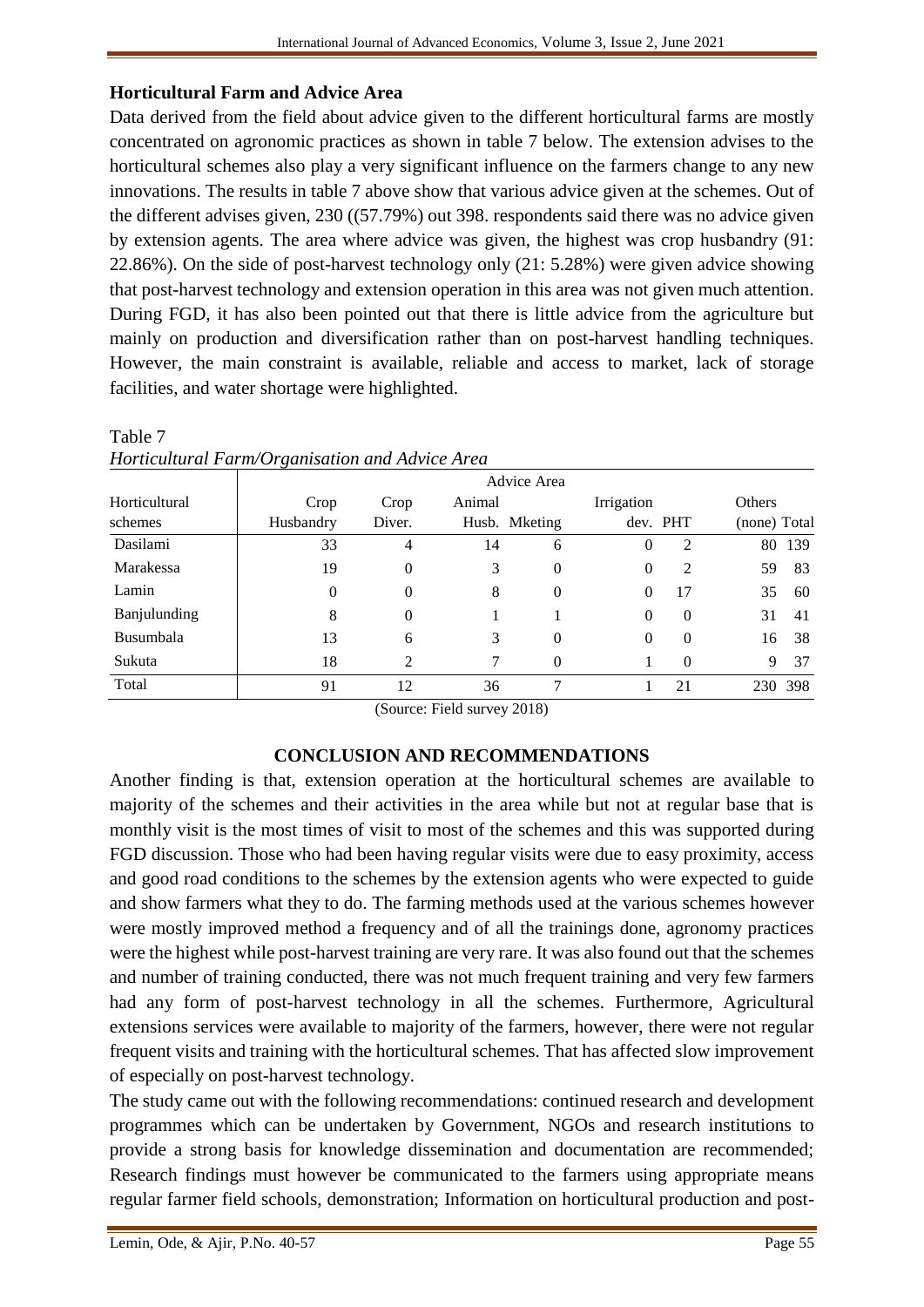harvest handling be readily available at the Department of Agriculture food technology and on the internet through various agencies, the challenge of accessibility, mode of training, and dissemination to smallholder horticultural farmers that will addressed through the use of frequent extension services, farmer or producer groups, farmer field days and forums for information exchange; and government and other players in the agricultural sector plan initiatives to educate both extension agents and smallholder farmers on the benefits of proper post-harvest handling practices as an effective means to curb/limit the negative effects of fresh produce post-harvest losses.

#### **References**

- Adomi, E. E., Ogbomo, M. O., & Inoni, O. (2003). Gender factor in crop farmers' access to agricultural information in rural areas of Delta State, Nigeria. *Library Review, 52,* 388- 393
- Anderson, J. R., & Feder, G. (2004). Agricultural extension: Good intentions and hard realities. *World Bank Research Observer, 19*, 41–60.
- ANR, (2009). *Agriculture and Natural Resources (ANR) Policy (2009–2015*): The Republic of The Gambia: <http://qanet.gm/statehouse/agriculture/achievements.html>
- Benor, D., Harrison, J.Q., & Baxter, M. (1984). *Agricultural Extension: The training and visits system.* Washington, DC, USA: The World Bank.
- Birner, R. Davis, K., Pender, J., Nkonya, E., Anandajayasekeram, P., Ekboir, J., & Bollen, A.F. (2006). Technological innovations in sensors for assessment of postharvest mechanical handling systems. *International Journal of Postharvest Technology and Innovation*, *1*, 15-33.
- Braun, A., Jiggins, J., Roling, N., van den Berg, H. & Snijders, P. (2005). A global survey and review of farmer field school experiences. *Report prepared for the International Food Policy Research Institute.* Wageningen: Endelea.
- Dávila, O. G. (2010). Food security and poverty in Mexico: the impact of higher global food prices. *Food Security 2,* 383–393.
- Department of Agriculture. (2013). *The Agricultural and Natural Resource Policy*, Republic of The Gambia
- Gêmo, H. C., Eicher K., & Teclemariam, S., (2005). *Mozambique's experience in building a national extension system*, East Lansing, MI: Michigan State University Press.
- Government of The Gambia (GOTG), (2010). *The Gambia Country Paper and Action Programme 2001--2010 Third United Nations Conference on The Least Developed Countries,* Brussels, 14-20 May 2001, A/CONF.191/CP/35
- Government of The Gambia Report (GOTG), (2008). *Initiative on Soaring Food Prices (ISFP),* Republic of The Gambia; Final Report Situation Assessment and Country Action Plan
- Kombo D.K & Tromp, D.L. (2006). Proposal and thesis writing' An introduction, Nairobi: *Paulines Publications Africa*
- Lewin P.A. (2011). Three Essays on Food Security, Food Assistance, and Migration (PhD thesis), Oregon State University
- Martins, R.B., Hogg, T., & Otero, J.G. (2012). Food handlers' knowledge on food hygiene: The case of a catering company in Portugal. *Food Control,* 23: 184-190.
- National Agricultura Survey (NAS, 2013). Pre-Harvest Crop Assessment 2012, Department of Planning, Ministry of Agriculture, Republic of The Gambia
- Nyangweso, P.M., Odhiambo, M.O., Odunga, P., Korir, M.K., Kipsat, M.J., & Serem, A.K. (2007). Household food security in Vihiga district, Kenya: determinants of dietary and diversity. *African Crop Science conference proceedings, 8,* 1383-1389.
- Orodho A.J (2004). Techniques of Writing Research Proposal and Reports in Education from LIT 0605 at Nova Southeastern University